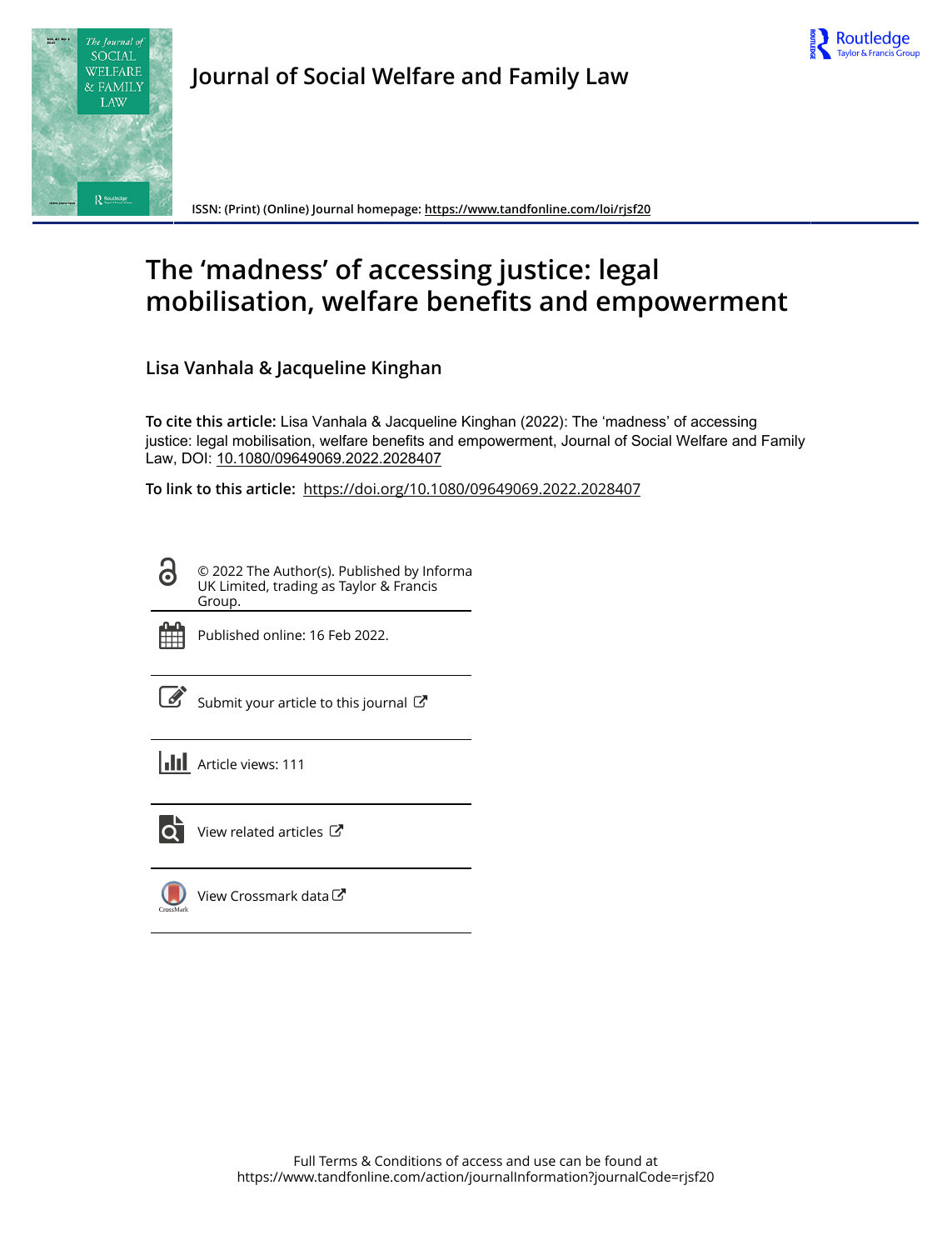**a** OPEN ACCESS **a** Check for updates

Routledge Taylor & Francis Group

# **The 'madness' of accessing justice: legal mobilisation, welfare benefits and empowerment**

Lis[a](#page-1-0) Vanhala<sup>a</sup> and Jacqueline Kinghan<sup>[b](#page-1-0)</sup>

<span id="page-1-0"></span><sup>a</sup>UCL, Political Science, UK; <sup>b</sup>Newcastle Law School, UK

### **ABSTRACT**

This article explores a paradigmatic case of legal mobilisation in the UK: successful litigation taken by *RF*, an anonymous claimant, against the Department of Work and Pensions' cuts to disability mobility benefits for those facing 'psychological distress'. While there is now a flourishing literature on the mobilisation of disability rights around the world, socio-legal scholarship has tended to overlook the mobilisation of law by those experiencing mental ill health or the potential contributions of adoption a social model of madness, mental distress and confusion. In developing a 'thick description' of the litigation process in the *RF* case, the article inductively identifies important lessons for scholars of legal consciousness and legal mobilisation. It showcases how the litigation process has both oppressive and empowering potential for those who are otherwise subject to systemic oppression by mental health and welfare benefit services. Second, it broadens the empirical literature on disability legal mobilisation which has largely overlooked the mobilisation of law by mental health service users and psychiatric survivors beyond issues related to psychiatric interventions, institutionalisation and detention.

#### **KEYWORDS**

Access to justice; legal mobilisation; mental health; disability; welfare benefits

## **Introduction**

What it came down to was that these are really difficult times to be living in. Really bleak and really frightening, and it feels important that people try to make things different. And it feels important that people know that there are people trying . . . I thought, well even if we lose, actually trying is enough. Just so people know that they are seen and they are worth fighting for. Interview with claimant

<span id="page-1-3"></span><span id="page-1-2"></span>Why and how do people mobilise the law even when the odds are stacked against them? In an age of austerity mobilising the law has become ever more difficult given shrinking legal opportunities and significant resource constraints on individuals and on the 'support structures' that can facilitate their efforts (Epp [1998\)](#page-19-0). Furthermore, we know that these structural and material factors are not the only ones that matter: drivers of mobilisation behaviour can also operate at the level of social meaning (McCann [1994,](#page-19-1) Silbey [2005](#page-20-0), Albiston and Sandefur [2013](#page-18-0)). When individuals recognise the wrongs done to them, take legal cases and their claims are resolved successfully, clients may feel

<span id="page-1-1"></span>**CONTACT** Jacqueline Kinghan Jacqueline.Kinghan@newcastle.ac.uk

This article has been republished with minor changes. These changes do not impact the academic content of the article.

© 2022 The Author(s). Published by Informa UK Limited, trading as Taylor & Francis Group.

This is an Open Access article distributed under the terms of the Creative Commons Attribution License (http://creativecommons.org/ licenses/by/4.0/), which permits unrestricted use, distribution, and reproduction in any medium, provided the original work is properly cited.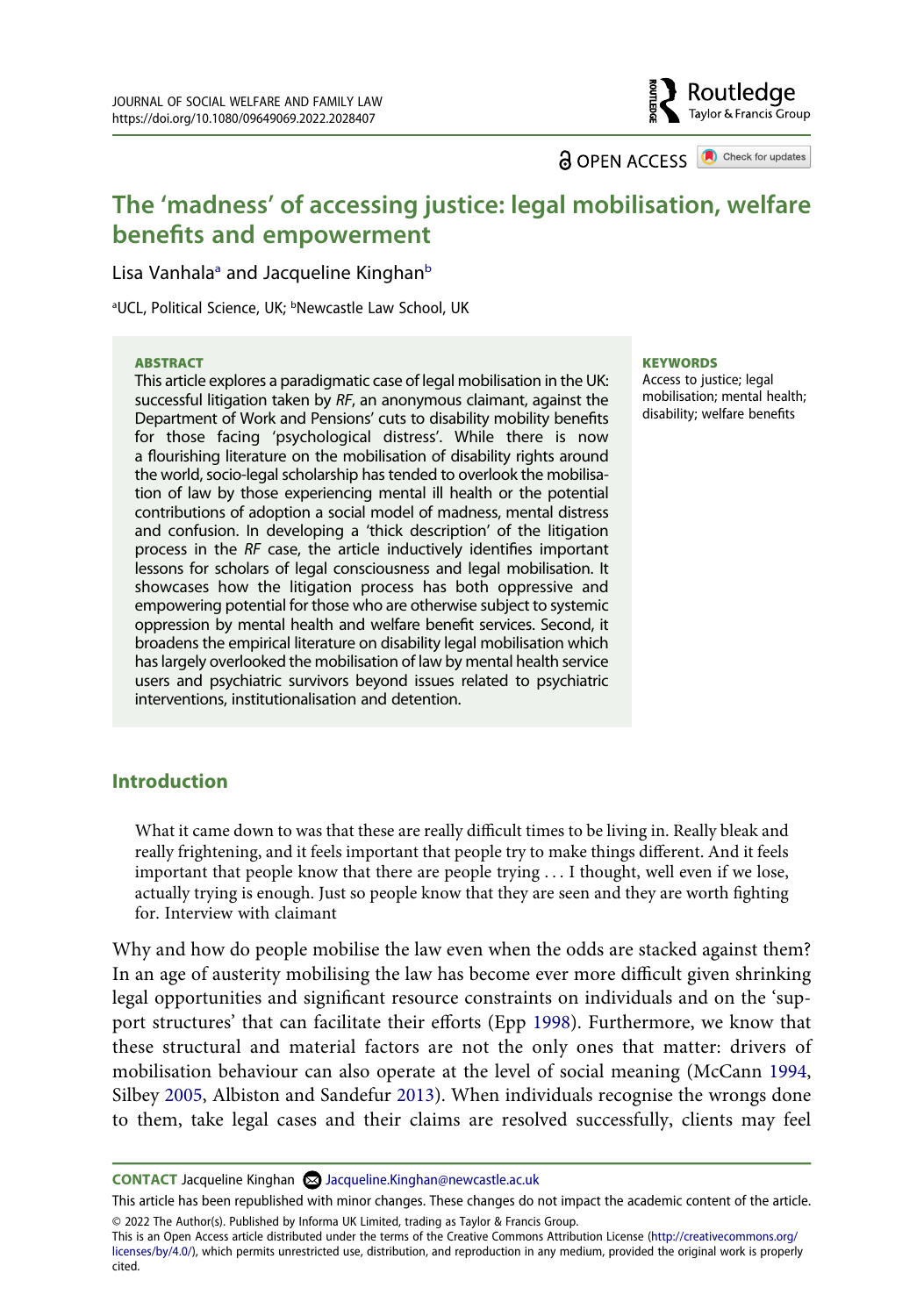<span id="page-2-1"></span>recognised and empowered. However, socio-legal research suggests that this is not necessarily the case: legal rights interact with individual and group identity in complex ways and claiming legal protections can also undermine an individual's sense of self (Engel and Munger [2003,](#page-18-1) Albiston and Sandefur [2013](#page-18-0), Chua and Engel [2019](#page-18-2)). As Albiston and Sandefur ([2013](#page-18-0), p. 112) suggest, we need to better understand 'the factors that contribute to empowerment and that avoid negative constructions of identity'.

<span id="page-2-5"></span><span id="page-2-4"></span>This article contributes to theory development in this regard by presenting a unique but illustrative case study that helps to illuminate the (dis)empowering potential of the interaction between individuals and organisations through the legal mobilisation process. It focuses on an instance of legal mobilisation for welfare benefits for those experiencing psychological distress and can be understood as a 'hard case' for existing socio-legal theory. At the level of legal consciousness, Felstiner *et al*.'s [\(1980](#page-19-2)) framework outlining the cognitive process of 'naming', 'blaming' and 'claiming', i.e. recognising a harm that has been done, identifying who is responsible for it and seeking a legal remedy is a useful starting point. Existing research on the legal consciousness of, for example, welfare benefits recipients and disabled individuals has shown that negative social meanings can discourage people from taking advantage of legal protections and/or accessing support services to meet their needs (Albiston and Sandefur [2013,](#page-18-0) p. 112, Cowan [2004:](#page-18-3) Engel and Munger [2003](#page-18-1), Soss [2002\)](#page-20-1). For example, research in the U.S. context has shown that some welfare benefits recipients limit their use of services to only extremely dire circumstances because of social stigma and negative stereotypes about laziness, failures to be self-sufficient and state dependency (Seccombe *et al*. [1998](#page-20-2); see also Kissane [2012,](#page-19-3) Bumiller [1988](#page-18-4)). In the U.K, research has shown how contested the notion of vulnerability is amongst welfare claimants, as well as the extent to which they feel 'marginalised and depersonalised' by the application process (Cowan [2004,](#page-18-3) p. 942). Given this conventional wisdom about the reluctance to mobilise rights to welfare benefits we ask the following questions: when and why do mental health services users and welfare benefits recipients mobilise the law? What happens when they do? The case study we extrapolate from impacted a large number of welfare benefits recipients and sheds important light on these issues.

<span id="page-2-3"></span><span id="page-2-2"></span><span id="page-2-0"></span>In 2017, an anonymous individual known as RF brought legal action to challenge the UK Department of Work and Pension (DWP)'s discriminatory changes to a specific disability benefit. She was represented by the legal charity Public Law Project (PLP). PLP had been working with organisations concerned about the impact that changes would have on disabled individuals. The welfare benefit system that was challenged – personal independence payments (PIP) – was established to help offset some of the costs of being disabled. New guidelines introduced in March 2017 by the DWP stated that mental health claimants whose mobility is limited due to 'psychological distress' were in effect barred from gaining what is known as 'the mobility component' of the benefit which helps to cover the cost of support or modes of transport which enable individuals to be mobile. When an individual is assessed for PIP, a health professional looks at their ability to carry out a range of daily living activities and mobility activities and considers whether their health condition or disability limits the individual's ability to carry out the activities and how much help the individual needs in order to undertake them. The mobility component is important in facilitating independence and inclusion: being mobile enhances a person's ability to interact with others, gain an education, earn a living and participate in the community (Engel and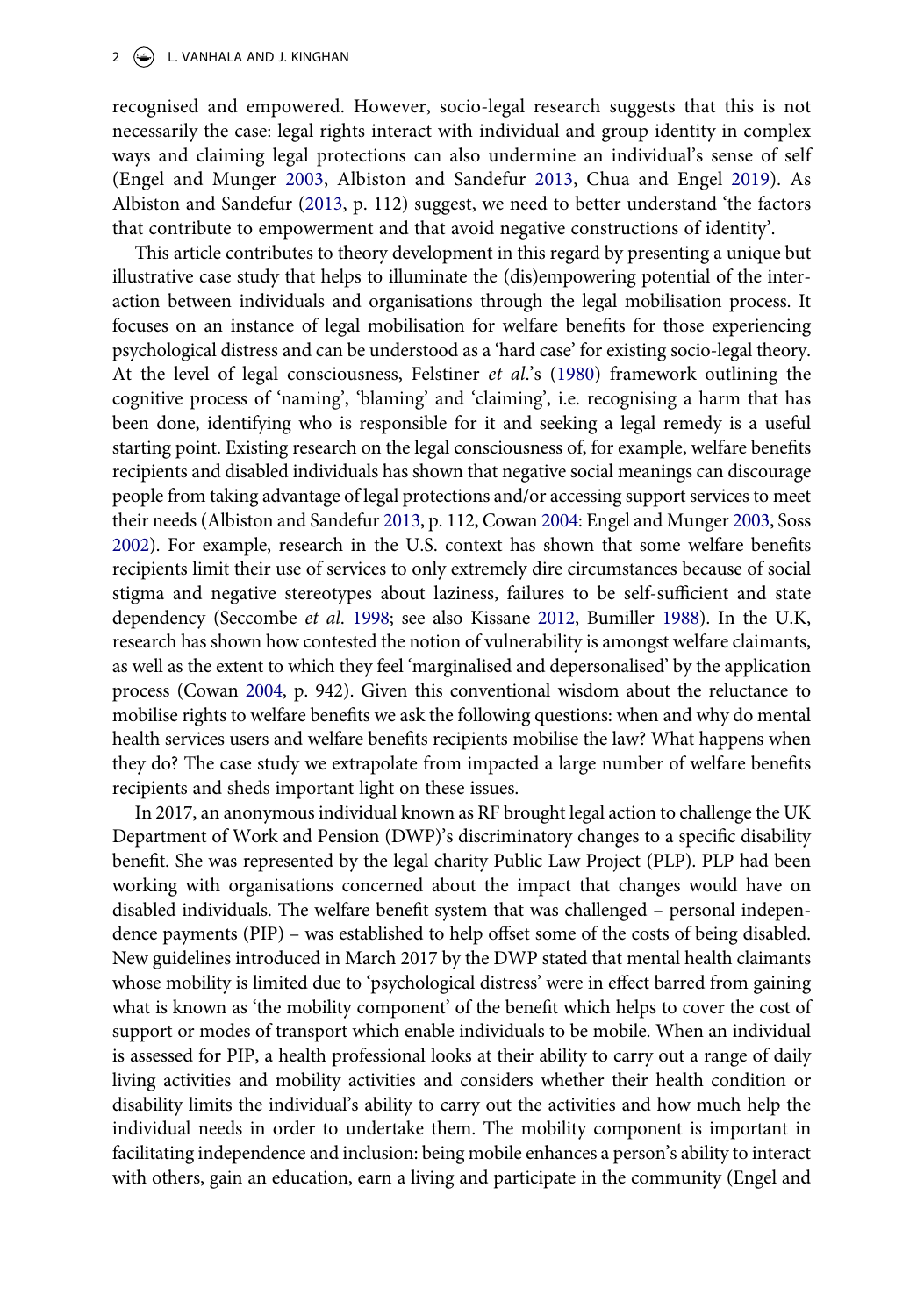<span id="page-3-3"></span>Munger [2003,](#page-18-1) Vanhala [2011](#page-20-3), Revillard [2019](#page-20-4)). This change affected people with a range of conditions including learning disabilities, autism, schizophrenia, anxiety conditions, social phobias and early dementia (Kennedy [2018](#page-19-4)).

In its judgment on 21 December 2017 in *RF v. Secretary of State for Work and Pensions*, the High Court ruled that the regulations introducing the March 2017 changes were unlawful because they 'blatantly discriminate' against people with mental health impairments (in this case, overwhelming psychological distress) in breach of the Human Rights Act 1998.

In January 2018 the Government announced they would not appeal the decision and it was estimated that up to 220,000 people could benefit from the judgment, at a total cost of around £3.7 billion (Kennedy [2018](#page-19-4)).

<span id="page-3-1"></span><span id="page-3-0"></span>The findings presented in this article contribute to three areas of socio-legal research. First, this research advances our understanding of the micro-level dynamics of the legal mobilisation process. In doing so it sheds light on how the process of accessing justice can have both empowering and oppressive functions at different stages. This builds on research that shows that the relationship between identity and law is complex and, at times, counter-intuitive (Albiston and Sandefur [2013](#page-18-0), p. 112). Second, it also advances our theoretical understanding of legal mobilisation to protect, advance or activate disability rights. There is a rapidly growing body of research at the intersection of disability studies and socio-legal studies (Heyer and Mor [2019\)](#page-19-5). However, to date this has largely overlooked mobilisation by mental health service users and psychiatric survivors. Where the literature has looked at mental health it has tended to focus on issues related to psychiatric interventions, institutionalisation and detention with little attention paid to issues such as access to health and social services and welfare benefits. Finally, this research highlights how mobilising the law can result in important policy victories even in those challenging circumstances which go beyond mobilising the law to enforce negative rights – those that ensure freedom from oppressive state interventions. The case sought to advance positive rights – those that require the government to play a role in facilitating individuals doing something they might be unable to do without state intervention.

<span id="page-3-2"></span>The article is structured as follows. The first substantive section argues that the literature on disability rights mobilisation tends to overlook the role of mental health service users and psychiatric survivors. It draws on literature developing a social model of 'madness', mental distress and confusion and reviews recent research on mental health and human rights. We argue that listening to service users and psychiatric survivors themselves is crucial in understanding when and how injustices are perceived and acted upon. The second section discusses the methodological approach and data-gathering strategy. The third section presents the empirical findings and explores the micro-dynamics of legal consciousness and legal mobilisation during: a) the pre-litigation stage including how the problem was identified by the claimants and by civil society organisations; b) the preparation phase of the legal challenge and the hearing and the judgment and c) the 'legacy phase' of litigation after the case (McCann [2006](#page-19-6)). We endeavour to pay particular attention to the voice of the two original claimants in the case to better understand the experience of litigation on those at the heart of the process. The final section outlines how the insights presented here advance our understanding of legal mobilisation, legal consciousness and disability rights. It also identifies areas for future research.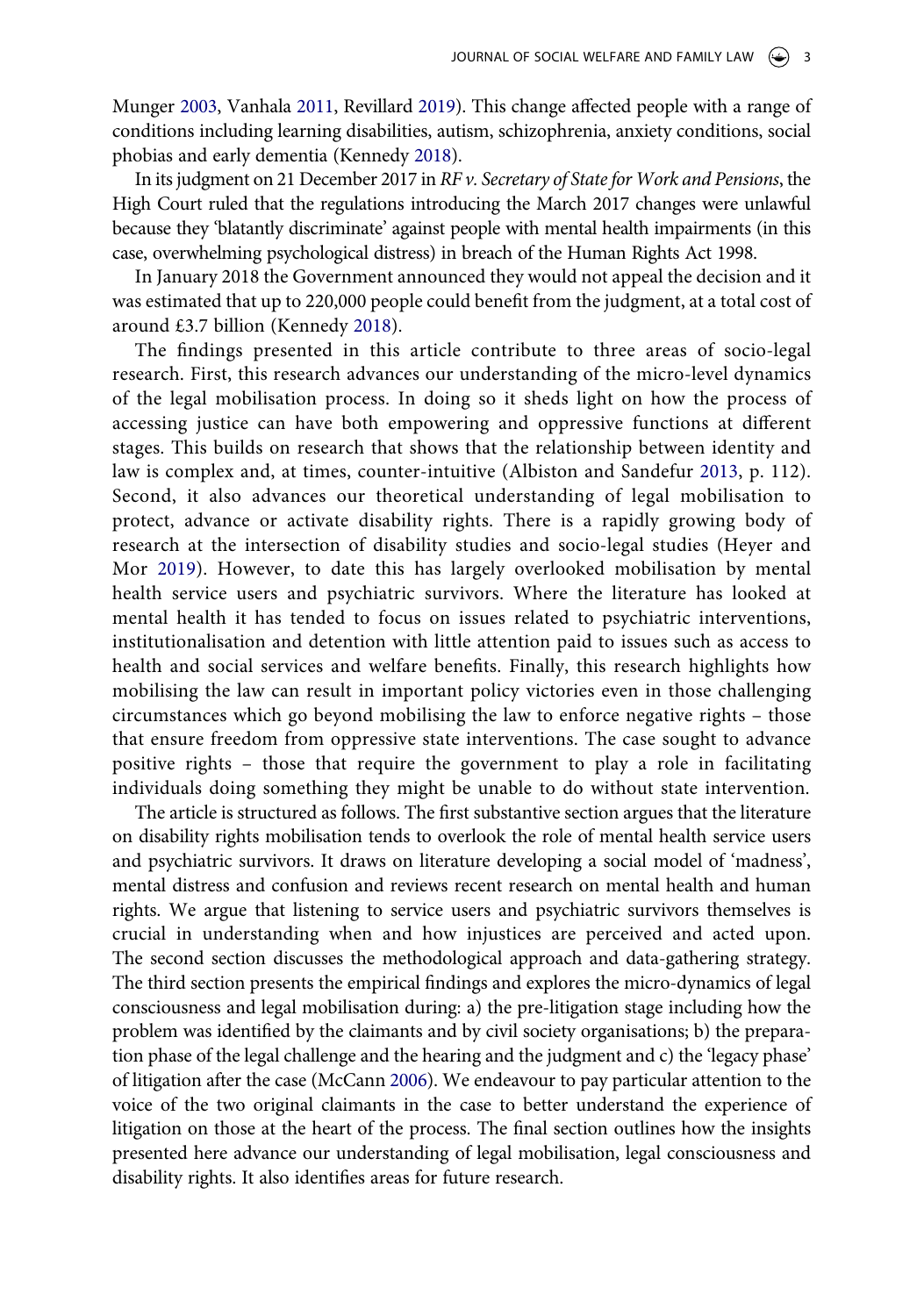## **Socio-legal studies, mental health and mental distress**

<span id="page-4-6"></span><span id="page-4-5"></span><span id="page-4-4"></span><span id="page-4-3"></span><span id="page-4-2"></span><span id="page-4-1"></span><span id="page-4-0"></span>In the last decade, research exploring disability through the lens of socio-legal studies has flourished (Vanhala [2011,](#page-20-3) Barnes and Burke [2012](#page-18-5), Arrington [2014,](#page-18-6) Heyer [2015a,](#page-19-7) Dorfman [2017](#page-18-7), Heyer and Mor [2019](#page-19-5)). This body of work has explored, for instance, the gap between disability-rights on the books and in practice (Barnes and Burke [2006](#page-18-8)); the development, adoption, implementation and enforcement of disability rights at the organisational, local, national and international level (Lawson [2006,](#page-19-8) Kelemen and Vanhala [2010](#page-19-9), Heyer [2015b,](#page-19-10) Baudot [2018](#page-18-9), Lejeune and Ringelheim [2019\)](#page-19-11); disability rights consciousness and rights activation (Vanhala [2015,](#page-20-5) Arrington [2016](#page-18-10), Lejeune [2017](#page-19-12), Revillard [2017\)](#page-20-6); and collaboration and tensions within the disability rights movement in different jurisdictions (Vanhala [2011](#page-20-3)). Yet socio-legal scholars have largely overlooked how law interacts with mental health and mental distress and the ways in which the psychiatric consumer/user/survivor movement has engaged with law and human rights. This compounds a problem found in the world of legal practice: those who work on mental health and human rights decry the way in which international and national law on disability often neglects the situation of mental health service users, fails to appreciate the different nature of experiences and relationships to mental distress or how mental disability rights may exist on paper but not in practice. Bringing together research in socio-legal studies with research on critical disability theory and research on human rights and mental health law can therefore yield important insights on how the process of mobilising the law can ultimately help or hinder, empower or oppress mental health service users and those experiencing mental distress.

Like race, sex and gender, and impairment and disability, mental health and mental distress sit at the intersection of biology and embodiment, personal and collective identity and social experience (Tew [2012](#page-20-7)). The dominant approach to mental health and mental distress has been a biomedical one in which mental illness is assumed to exist as a disease within the biology of the body. The types of services that are offered to those experiencing mental distress, the research programmes that generate evidence for the development of treatments and social and medical understandings of the nature of 'recovery' from mental distress are dominated by this biomedical model of mental illness.

<span id="page-4-7"></span>Criticisms of the biomedical model of mental health and mental distress date back at least as far as the anti-psychiatry movement in the 1960s and 1970s. Mental health has had its own history of activism which emerged largely in parallel with the wider disability movement. The social model of disability has been successful in shifting thinking about the nature of disadvantage related to disability – from an impairment-focused, tragedy or deficit account to an understanding of the material barriers to inclusion and the relational underpinnings of disadvantage and exclusion. There are ways in which the social model of disability is useful in understanding conceptualisations of mental health and mental distress but there are other ways in which this model has not been able to address some of the key issues that are seen as important by mental health activists (Tew [2012](#page-20-7)). Tew [\(2012\)](#page-20-7) suggests that the priorities of mental health users may become lost if mental distress is understood as just another instance of impairment and that the notion of impairment itself does not capture the holistic reality or conceptual complexity of mental distress. For example, some mental health survivors and activists have begun to reinterpret distress experiences and associated behaviours – such as self-harming, hearing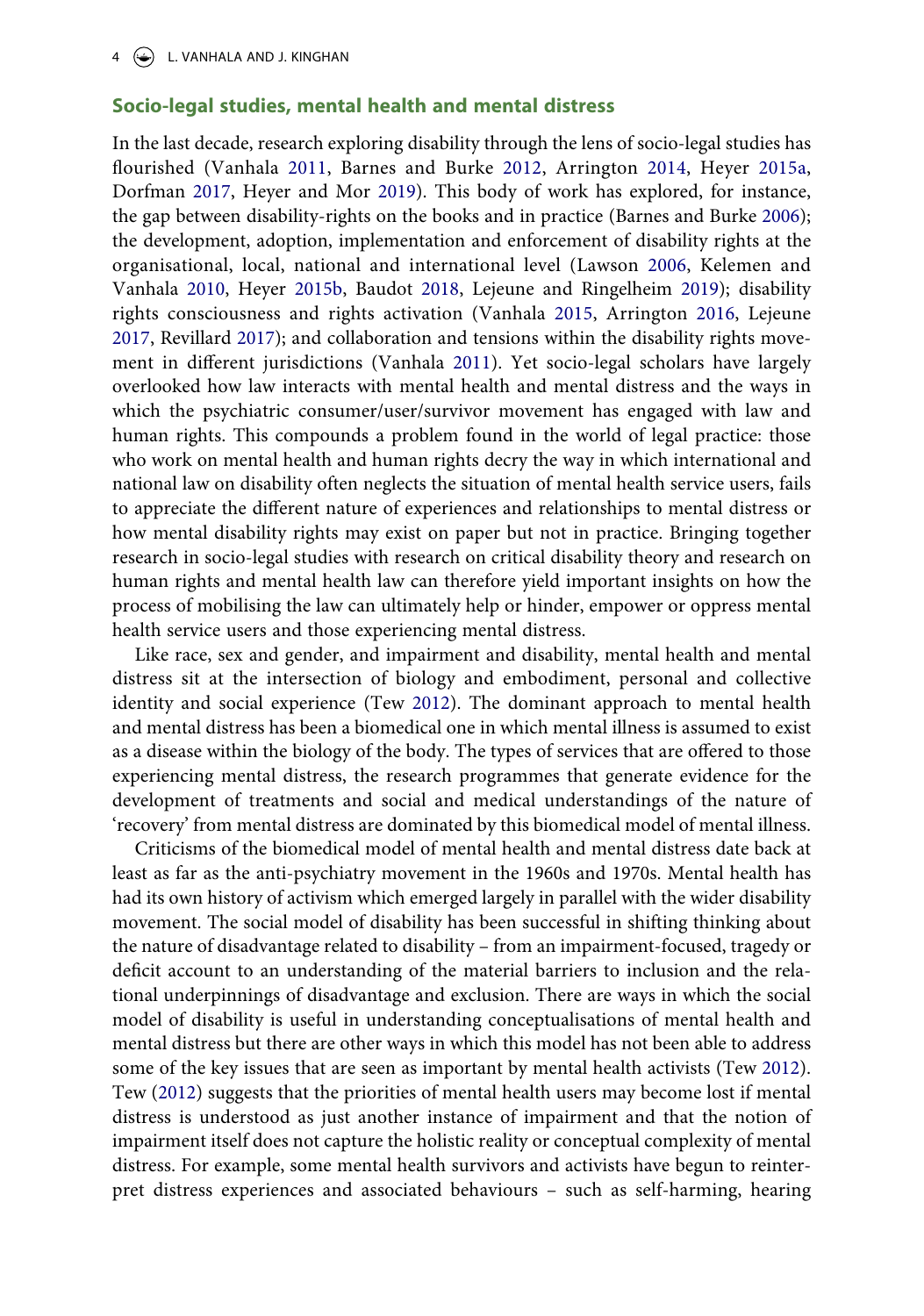<span id="page-5-0"></span>voices ('auditory hallucinations') or holding on to unusual beliefs ('delusions') – as the best or only possible coping mechanisms (even though they may take on a momentum of their own) to deal with some of life's most challenging experiences such as physical, sexual or emotional trauma or harassment (Spandler *et al*. [2015](#page-20-8), Cresswell and Spandler [2016](#page-18-11)). Tew [\(2012,](#page-20-7) p. 74) points out that these seemingly out-of-control coping mechanisms can also be understood as a way of 'expressing experiences and embodied memories that cannot easily be expressed in any other way'.

When understood as coping mechanisms or forms of voice and expression. the relationship between the individual and their distress is recast. This perspective complements the social model of disability by re-situating people as having some agency in relation to their distress experiences. While recognising that the nature of disadvantage and stigma is profoundly inter-personal it also acknowledges an intra-personal component: the renegotiation of one's relationship with one's distress experiences (Tew [2012](#page-20-7)). This has been captured in the idea of what Tew [\(2012\)](#page-20-7) calls a 'socially situated model of mental distress' or under the wider conceptualisation of a social model of madness, distress and confusion.

The psychiatric survivors (also known as the consumers or service users) movement, including international organisations such as World Network of Users and Survivors of Psychiatry, and Mind Freedom International have a variety of stances and objectives that are united in their efforts to resist and transcend processes of marginalisation, stigmatisation, social coercion and oppression. In the UK context, organisations include National Survivor User Network or informal collectives such as Recovery in the Bin. Together they draw critical attention to the practices of labelling people as 'mentally ill;' the medicalisation of mental differences; the design and provision of social policy and support; the deprivation of liberty, involuntary treatment or detention and the participation of service users in programme design and implementation. These goals often implicitly draw on Foucauldian ideas about 'madness' or 'mental illness' as a social and cultural construct and the idea that any expression of irrationality may be seen as potentially subversive to the notion of modernity and the fabric of social relations (Foucault [2003\)](#page-19-13). For example, the informal collective *Recovery in the Bin*  introduces itself in the following way:

<span id="page-5-2"></span>We are a User Led group for MH Survivors and Supporters who are fed up with the way coopted 'recovery' is being used to discipline and control those who are trying to find a place in the world, to live as they wish, trying to deal with the very real mental distress they encounter on a daily basis. We believe in human rights and social justice! (Recovery in the Bin [2016\)](#page-20-9)

<span id="page-5-3"></span>A core contemporary agenda within progressive mental health activism then is to move from paternalistic responses of social control to the provision of services that are emancipatory and recognise the validity of the lived experience of mental distress or confusion and that tackle discrimination, exclusion and inequality (Dudley *et al*. [2012](#page-18-12)).

<span id="page-5-1"></span>What role does and can the mobilisation of law play in these processes? A number of scholars have argued that the participation of people experiencing mental distress in legal and policy reforms relating to their lives is also 'critical to the goal of empowerment and to realising the full range of rights, but also communicates a message of inclusiveness and equity to wider society' (Dudley *et al*. [2012\)](#page-18-12). Most mental health disability rights advocacy by non-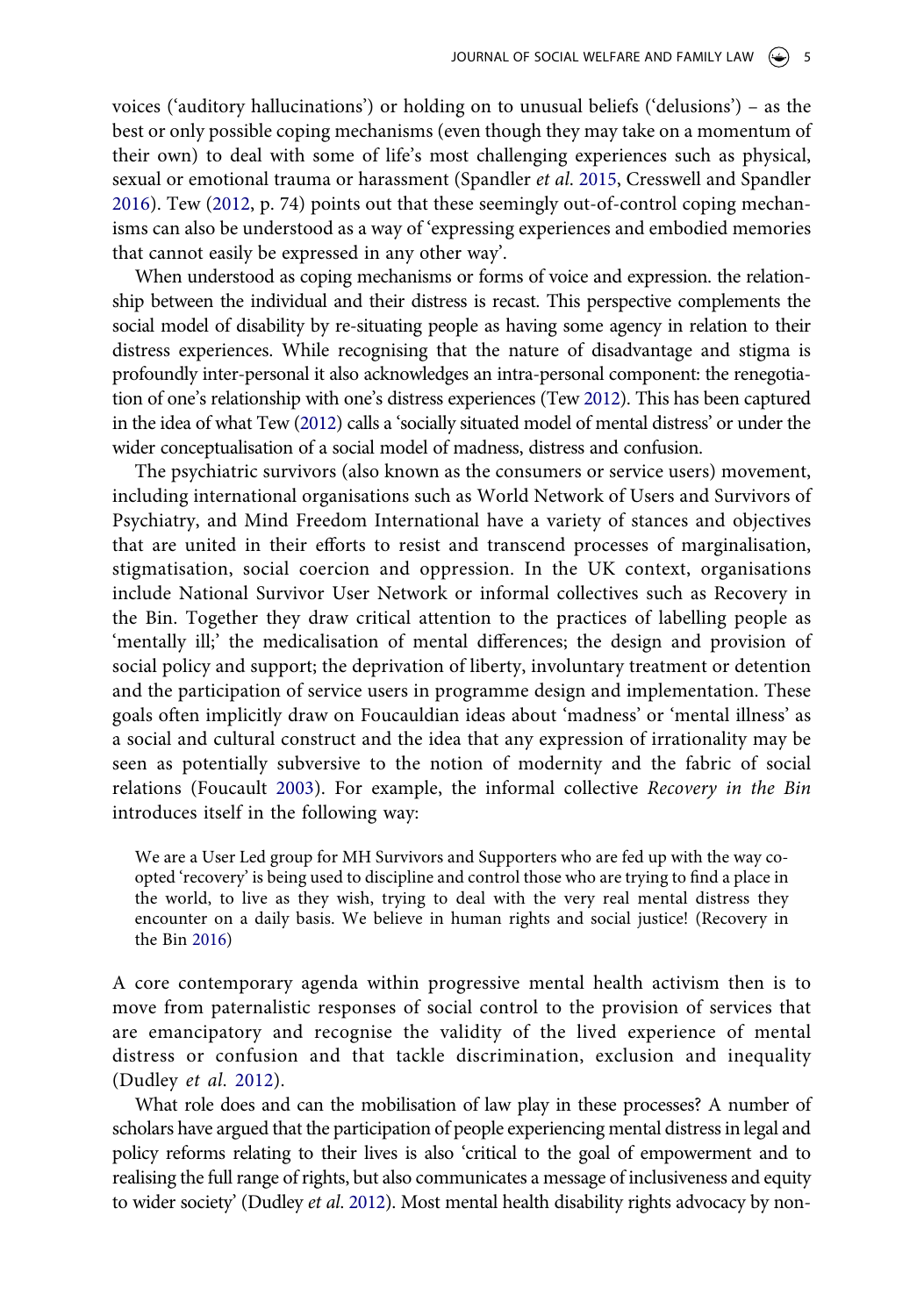## $6 \quad \circledast$  L. VANHALA AND J. KINGHAN

<span id="page-6-2"></span>governmental organisations has focused on conducting investigations, writing reports and bringing media attention to egregious violations of human rights against people labelled with mental illness or experiencing mental distress (Perlin and É [2012](#page-19-14)). Scholarly analysis of legal decisions related to mental health and mental distress have tended to focus on legislation and related judgments exploring, challenging or legitimising imposed psychiatric interventions. For example, Minkowitz ([2007\)](#page-19-15) examines how the European Court of Human Rights in their 1992 judgment *Herczegfalvy v. Austria (1992)* rejected claims that non-consensual psychiatric interventions amount to torture, inhuman or degrading treatment or punishment. Other regional human rights courts have shown an increasing willingness to address mental health and mental distress issues (Perlin and É [2012](#page-19-14)). The Inter-American Commission on Human Rights heard its first mental disability rights case under the American Convention on Human Rights in 1999. In *Victor Rosario Congo v. Ecuador (1999*), the Commission took a pioneering approach in formalising the Principles for the Protection on Persons with Mental Illness and the Improvement of Mental Health Care (MI Principles).

<span id="page-6-3"></span>While there is growing understanding of the role of courts in interpreting disability rights and mental health law in situations related to detention or non-consensual treatment, there is also an important need to understand the role of courts in addressing other important policy issues that are relevant to users of mental health services. Further, the role of the law should be explored across the multiple sites in which individuals might seek to enforce legal rights and entitlements because we have very little understanding of what the process of accessing justice is like for those who experience mental distress. This research seeks to fill these empirical gaps.

# **Methodology**

<span id="page-6-0"></span>From a methodological perspective, we understand this case to be an unlikely case of legal mobilisation based on existing theory on legal consciousness and legal mobilisation for three main reasons. First, existing literature has documented the many pressures that identifying an injustice and taking a legal challenge places on (potential) claimants (Chen and Cummings [2012](#page-18-13)). These pressures were particularly acute in this case because the issue to be addressed concerned mental health conditions and therefore required individuals with lived experience of mental distress to bear the brunt of the pressures involved in an individualised system of accessing justice. Second, compared to many other policy sectors, the disability and mental health user communities in the UK do not tend to have one organisation that takes the lead in using legal tactics. In other words, the 'support structure' for legal mobilisation on issues such as the one in the RF case is relatively small. Third, the financial costs to the government in losing this case and ensuring that those individuals with mental health conditions be treated fairly were not negligible. Compared to cases where less is at stake financially, it would be expected that the government – a clear example of what Marc Galanter [\(1974](#page-19-16)) calls a 'repeat player' in the courts – would use all available tools to fight off the challenge.

<span id="page-6-1"></span>The data gathering and analysis included a wide range of sources: the legal documents associated with the case including, for example, the Court's judgment and the submitted written arguments, witness statement evidence, content media analysis and interview data from qualitative interviews with 14 respondents conducted between September and November 2018. The interviewees were in some way involved with the case, for example,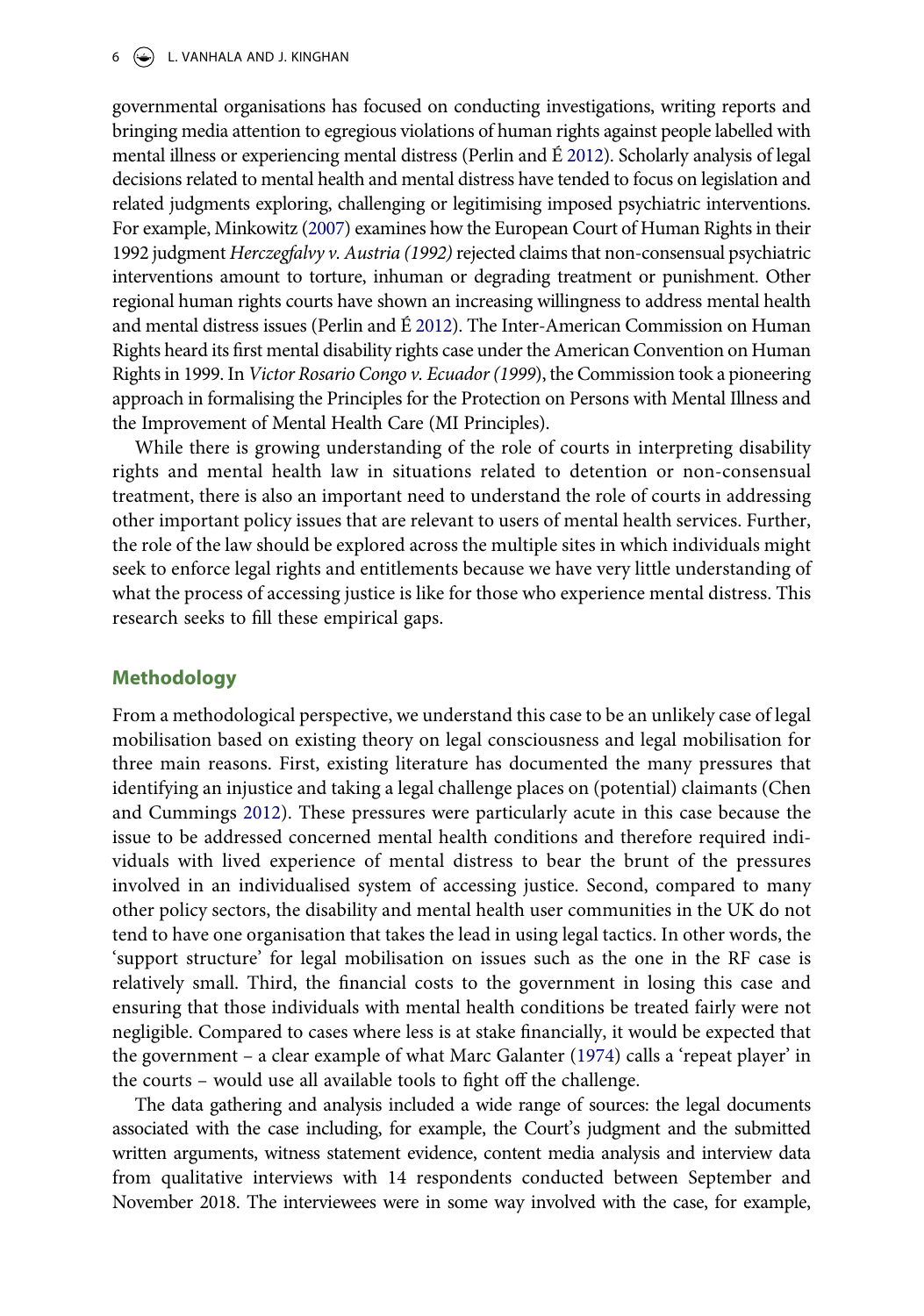those working on the issue within the Public Law Project, those working with other civil society organisations, lawyers involved in the case either acting for the claimant or acting for the interveners as well as 'outsiders' working in civil society organisations who work in the disability and welfare benefits-policy space. We also had the privilege of interviewing the two original anonymous claimants which provided us with unprecedented insight into the complex and multi-layered impacts of mobilising the law on those at the heart of the case. Several approaches were made to representatives of the DWP and to counsel for the Secretary of State for Work and Pensions but we did not receive a response. Interview quotes have been anonymised. We analysed the qualitative data in an inductive manner to develop a 'thick description' of each stage of the litigation process to identify strategic considerations, engagement with other actors and critical junctures as well as to explore the nature of oppression and empowerment through the process of accessing justice.

## **Legislative background**

<span id="page-7-1"></span>The Government launched a consultation in 2010 on the reform of Disability Living Allowance (DLA) (Department of Work and Pensions [2010](#page-18-14)). A stated aim of the reform was to create a more 'dynamic benefit' that would take account of individual circumstances and the impact of disabilities on people's lives. The Government intended that PIP would rest on overall levels of functional impairment rather than basing assessments on a person's condition or diagnosis. PIP helps towards some of the extra costs arising from a long-term ill-health condition or disability. It is not means-tested or subject to tax and it is payable to people who are both in and out of work. The Department for Work and Pensions (DWP) started to replace Disability Living Allowance (DLA) with Personal Independence Payment (PIP) from April 2013.

Applicants are evaluated by health workers from the private firms Atos or Capita, who forward their assessments to a DWP decision-maker – who scores applicants on 'daily living' and 'mobility' (The Social Security (Personal Independence Payment) Regulations, 2013, Part 2). Each component can be paid at one of two rates, either the standard rate or the enhanced rate. If, after an assessment, the DWP decision maker decides that an applicant's ability to carry out the component is limited, she/he will get the standard rate. If it is severely limited, the applicant will get the enhanced rate. To get the mobility component of PIP, the applicant must have a physical or mental condition that limits her/his ability to plan/follow journeys and to move around.

<span id="page-7-2"></span><span id="page-7-0"></span>Since its introduction five years ago, the PIP scheme has been subject to criticism (Jacques [2017\)](#page-19-17). In 2017, a second independent review carried out by Social Security Advisory Committee chairman Paul Gray was critical of the assessment system, revealing that 65% of those who appealed against rejected PIP claims saw the decision overturned by judges (BBC News [2017](#page-18-15)). In March 2017, the DWP introduced regulations to reverse the effect of two Upper Tribunal judgments relating to the PIP eligibility criteria (*MH v. Secretary of State for Work and Pensions (PIP)* 2016; *Secretary of State for Work and Pensions v. LB (PIP) 2016*). The most significant change was to tighten the rules on access to the mobility component for people unable to undertake journeys due to 'overwhelming psychological distress'. Disability and mental health organisations called on the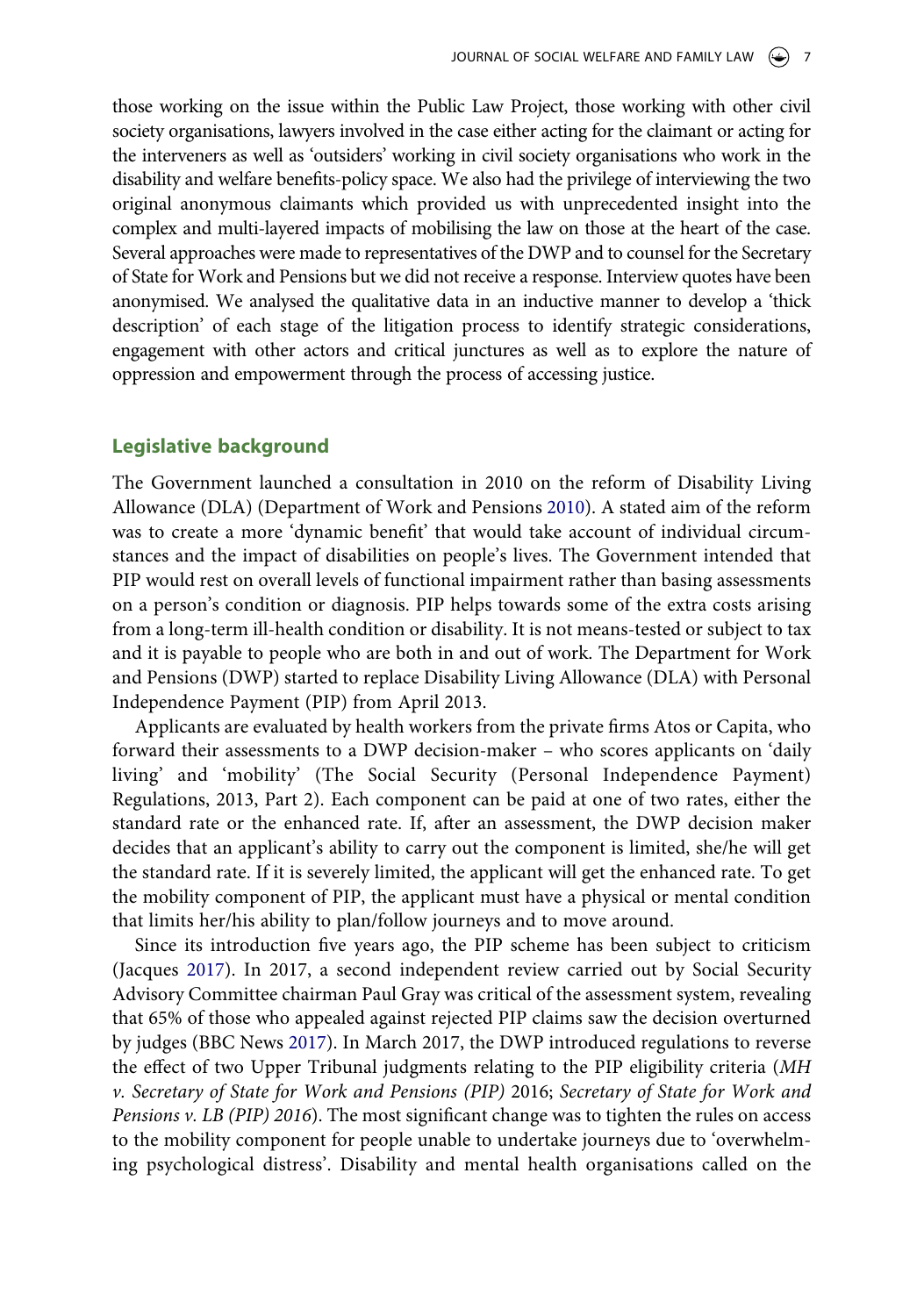$8 \quad \circledast$  L. VANHALA AND J. KINGHAN

Government not to proceed with the changes. Some questioned how the changes fitted with the Government's stated commitment to 'parity of esteem' between physical and mental health issues (Kennedy [2018](#page-19-4)).

These changes are situated within a broader context in which the UK government has faced criticism on a number of different fronts for its austerity and poverty-related policies. In August 2017, an inquiry by the UN committee on the Rights of Persons with Disabilities (the committee's first ever inquiry) examined the government's progress in becoming compliant with the UN Convention on the Rights of Persons with Disabilities (UNCRPD). The report found that the UK government is failing to uphold disabled people's rights across a range of areas from education, work and housing to health, transport and social security (Butler [2016](#page-18-16); see also Joseph Rowntree Foundation [2018](#page-19-18)). These findings were further supported by the report of Philip Alston, the UN Special Rapporteur on extreme poverty and human rights in 2019 (Office of the High Commissioner on Human Rights [2018\)](#page-19-19).

## <span id="page-8-1"></span><span id="page-8-0"></span>**The legal case**

The claimant in the case (RF) has been labelled with severe mental health impairments and experiences mental distress. RF often cannot leave her home and when she does travel, she experiences panic attacks and overwhelming distress. RF pursued a legal challenge by way of judicial review as someone who would also potentially be impacted by the new regulations.<sup>[1](#page-17-0)</sup> This legal challenge needs to be understood as one part of a broader effort by civil society organisations that had been working on the injustices underlying the PIP regulations as a policy issue. These organisations had pursued different avenues to lobby for change without success and turned to the possibility of litigation as a last resort. A hearing was scheduled for early December 2017. Lawyers on behalf of RF argued that the regulations were discriminatory and violated the European Convention on Human Rights<sup>2</sup>; that the Government did not have the power to make the regulations as they fell outside the scope of the legislation upon which they rested; that they had failed to consult on the regulations and that the new changes had not been fairly presented in the consultation process.

Finding in favour of the claimant, Mostyn J. was highly critical of the consultation process saying there had been 'no hint' that the government held the view that people with psychological distress had lesser needs than others in relation to mobility. On considering the witness statements of charities working in the space, Mostyn J. concluded that none of the organisations had been made aware of the intention to distinguish overwhelming psychological distress from other mental health issues when PIP was first consulted upon and developed (Welfare Reform Act, **2012**: Paragraph 24).

Importantly, Mostyn J. also found that the desire to save money was not a reasonable foundation for introducing the regulations in the first place noting that, 'plainly, if money was no object, the measure would not have been passed' (Welfare Reform Act, 2012: Paragraph 44). The claimant therefore succeeded on all three grounds of appeal: that the provisions violated Article 14 of the ECHR, they fell outside the scope (ultra vires) of the legislation upon which they rested and the Government's failure to consult prior to making the relevant regulations was unlawful.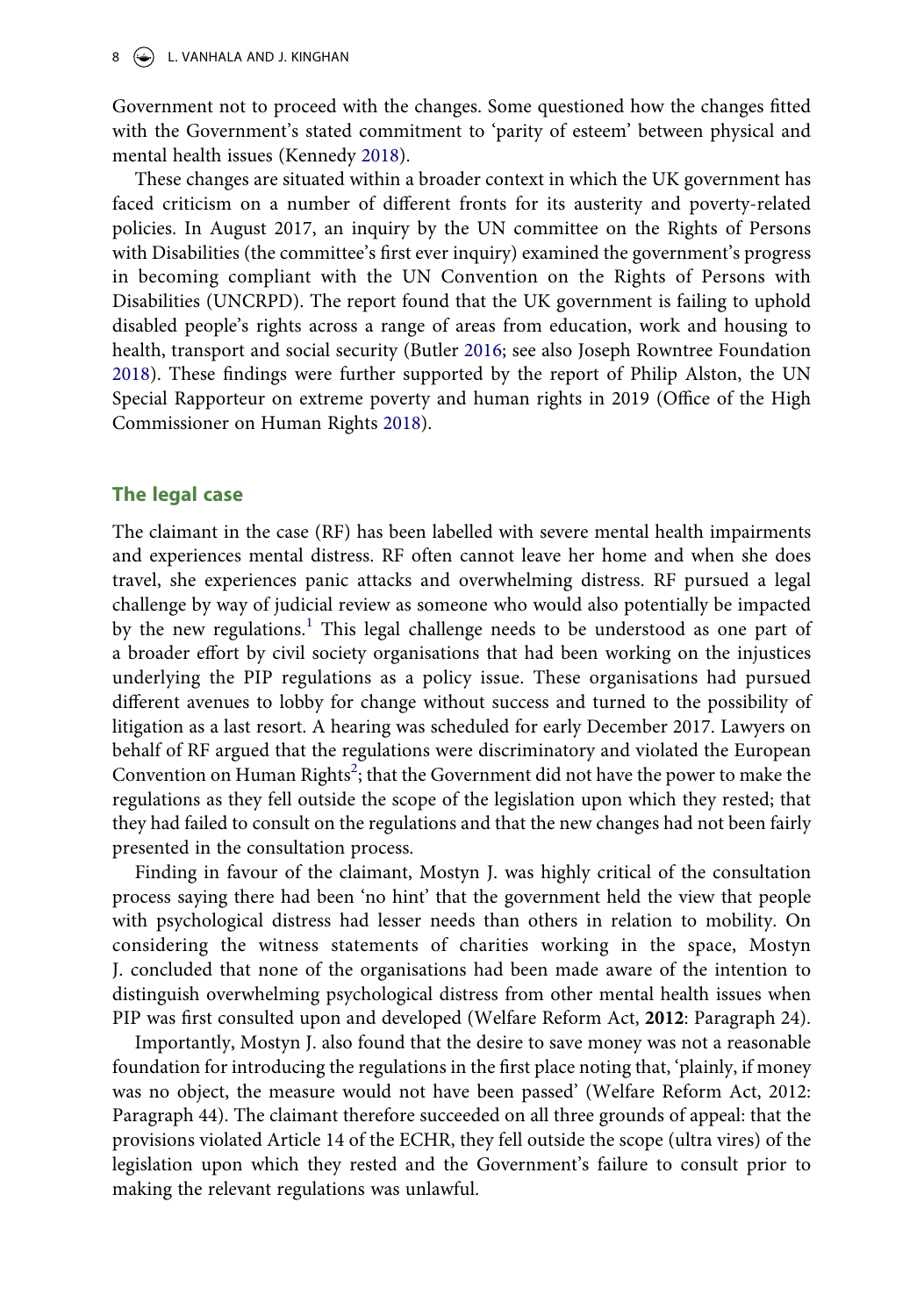# **Stages of the legal process: bridging individual legal consciousness and collective legal mobilisation**

This section outlines how injustices against those with lived experiences of mental distress are translated into legal grievances at the level of individuals and collective actors. Through interviews and analysis of documents we explored how the discrimination in the process of being assessed for PIP was first identified and experienced by individuals and organisations. We then explore the stages of the legal process.

## *Issue identification by collective actors*

For research participants who work in the mental health or disability sector the problems with the 2017 changes to PIP were obvious well before the regulations came into force. For example, one research participant from a DDPO noted:

We've been working on PIP - well even before when government came up with this idea of DLA [Disability Living Allowance] reform. It was always part of our campaign priorities . . . We sent different briefings, we tried to mobilise some support among MPs, we did lobbying in Parliament. Obviously government wanted to push it through quickly (Interview 7, 29 November 2018).

Organisations also heard about the issues in a bottom-up way through their service-users and/or staff members who were facing this discrimination and exclusion in their own lives.

The changes were adopted by way of negative resolution in February 2017 with little parliamentary scrutiny. The way in which the legislative changes were adopted therefore meant that many research participants from disability and mental health organisations felt that there was little hope in terms of addressing issues at this stage. Likewise, even though the DWP convened development groups which included representatives of civil society organisations, there was a perceived failure to engage with welfare benefits organisations' representatives about the impact of policy changes on the ground. Groups mobilised and worked together through coalitions like the Disability Benefits Consortium but one of the challenges was trying to convey quite complex and technical information to MPs. After the legislative changes were passed, organisations tried a number of different avenues through which to raise the issue. For example, when the UN Committee on the Rights of Disabled People conducted an inquiry on compliance with the UNCRPD in the UK in 2017 DDPOs specifically raised the changes to PIP as a significant problem (Interview 7, 29 November 2018).

Throughout the pre-litigation stage PLP's existing networks played an important role in connecting them to an issue that was not at the centre of their expertise but was nonetheless related in important ways to their work on access to justice and the proper functioning of administrative systems (Interview 5, 16 November 2018). At this stage in the process, at a time where it looked as if litigation was a last resort, stakeholder organisations needed to weigh up different options and possibilities in terms of who might take a case and in what capacity, i.e. would they represent a client, act in their own name, act as a third partyintervener or provide a witness statement.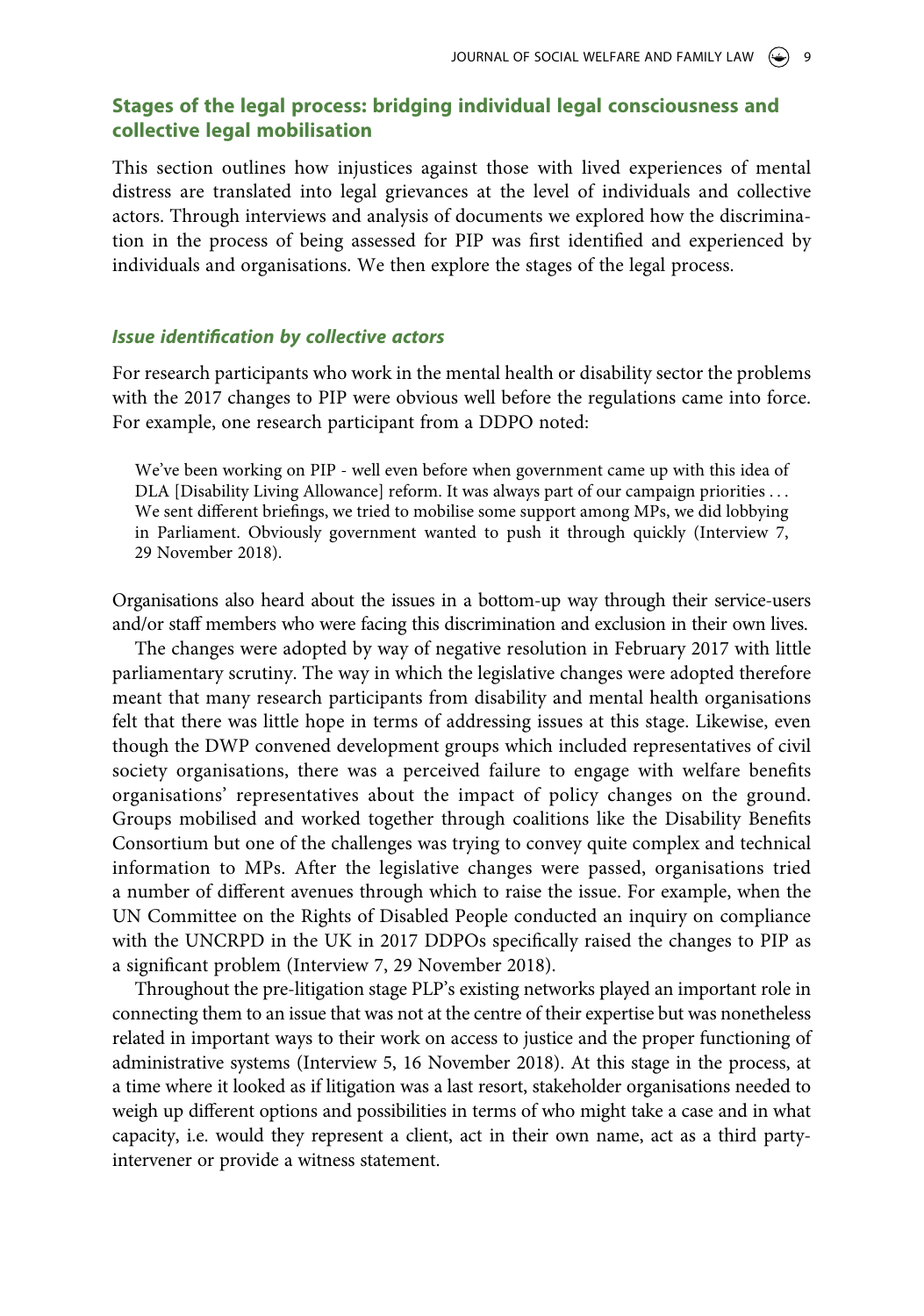10 L. VANHALA AND J. KINGHAN

The EHRC were clear about their intention to act as interveners in the case from an early stage in view of their perception that the regulations created unfairness and violated Equality law. The issue at the heart of the case also clearly aligned with their strategic planning and corresponded with findings in their wider research. One interviewee from the organisation noted:

We had raised real concerns about the changes and the impact they would have. We had previously done a report called 'Being Disabled in Britain' which found that people with mental health conditions experienced some of the greatest barriers in society . . . We'd raised concerns about the proposed changes but the government went ahead with them and so the opportunity to take part in the case was one we couldn't miss (Interview 10, November  $12<sup>th</sup>$ , 2018).

## *Individual-level mobilisation*

The increasing mobilisation at the level of collective actors converged with a growing legal consciousness among those who experience mental distress trying, and failing, to access PIP. As such, the experiences of those most marginalised by the unlawfulness of the scheme were integrated into the legal processes at a relatively early stage in view of this raised collective consciousness. The two original claimants (who we refer to here as RF and SM as in the court documents) found their way to PLP via different routes. One claimant had seen and heard that a DDPO, Disabled People Against Cuts (DPAC), was interested in identifying those who would be affected by the changes. She noted the broader conversations she had been having about the issue before deciding to take action.

We knew that the government were bringing in these regulations that cut people with mental health problems out of the top level of PIP for mobility and it's something we were talking about a lot, mostly in terms of despair really, like, "Oh, this is another thing the government are doing to us." And then I heard that DPAC were looking into whether this was something that was challengeable, and I got in contact with them (Interview 8, 27 November 2018).

One research participant noted that this was exactly the right channel through which to find someone with lived experience of applying for PIP. She said: 'People who are DPAC members are passionate about these things so it was the right audience. It was just the right cohort of people to reach' (Interview 7, 29 November 2018). DPAC then liaised with PLP about the instances of discrimination they had heard about.

The claimant articulated what prompted her to first pursue, and then persevere with, the case despite the numerous challenges.

What it came down to was that these are really difficult times to be living in. Really bleak and really frightening, and it feels important that people try to make things different. And it feels important that people know that there are people trying, because I know for me there are times when there's nothing I can do. There's nothing useful I can do to make a difference to any of the really grim things that are going on. Last year happened to be a time when I could and I thought, well even if we lose, actually trying is enough. Just so people know that they are seen and they are worth fighting for (Interview 8, 27 November 2018).

The other claimant was in touch with staff at a large mental health charity in an informal manner and had been having conversations with friends and colleagues about the issue. She noted the instinctive sense of unfairness in the changes: "I was applying for PIP and had just been turned down for mobility ... I thought the descriptor change was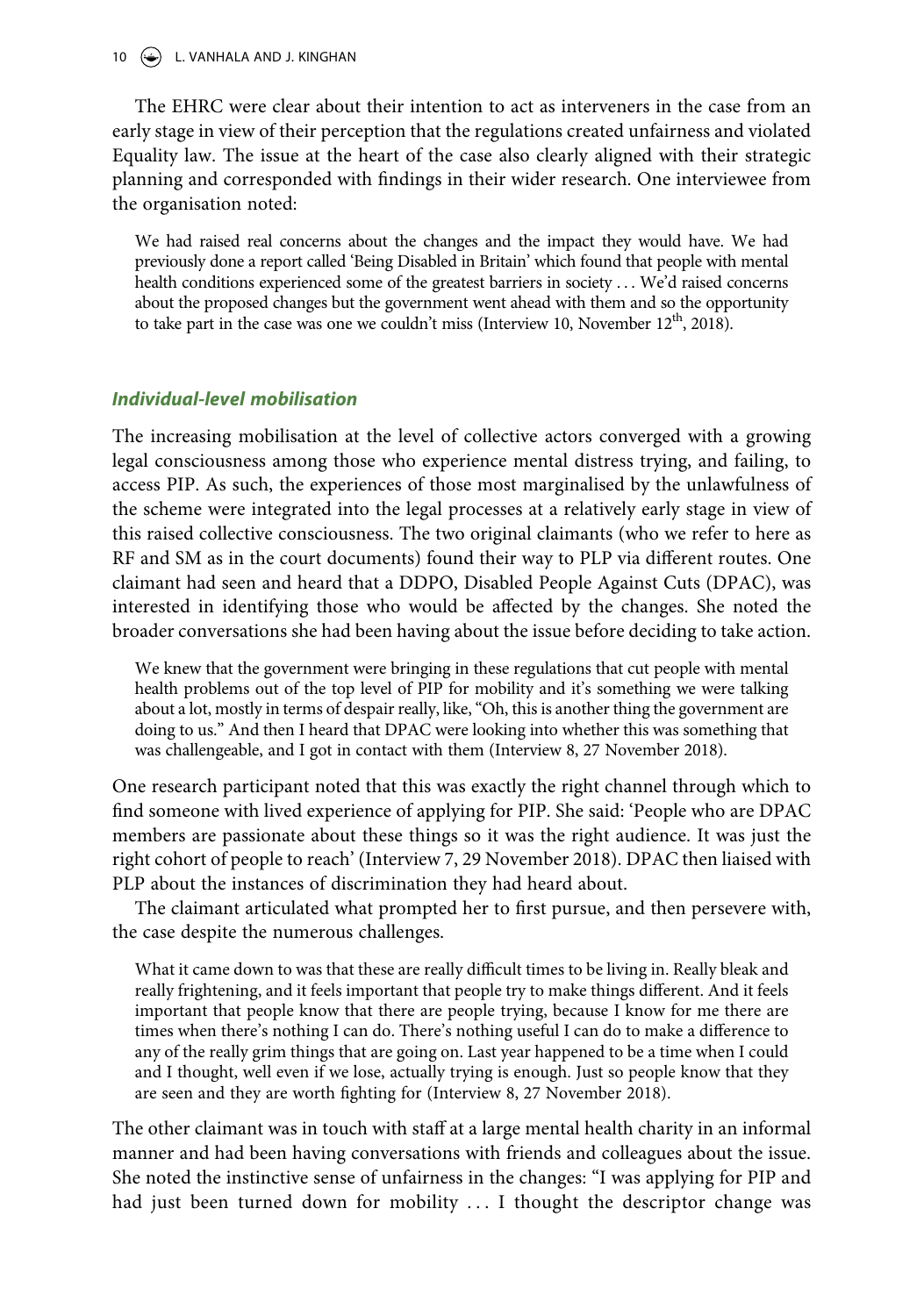completely unjust ... and I thought somebody needed to stand up to them [DWP] (Interview 2, 11 September 2018). She was also aware of the potential legal constraints noting that: 'They had to have somebody who was affected within the first month [of the changes being introduced] and I realised that this was very current and there would be very few people. So I knew it was the right place, right time, right connections' (Interview 2, 11 September 2018).

## *Gathering evidence*

The case involved a number of organisations in different capacities and a broad array of evidence .

The research shows that decisions about the role a civil society organisation might play in a legal case, as well as the evidence base needed for a case, can be shaped by organisational priorities and dynamics. We note that building an evidence base for this case had already been a priority for several organisations involved at early stages. For example, one research participant from Mind, a large mental health charity noted:

What was different for us with the *RF* case - well different to the majority of cases we do - is that it's something that came internally . . . It was the organisation convincing the legal team it was something we wanted to do rather than the other way around. That had a number of benefits in that we already had the evidence . . . our campaigners were already on board, we already had some insight of how this is going to affect people  $\ldots$  (Interview 6, 26 November 2018).

Mind's intervention drew on a variety of different types of evidence: case studies of the impact of the policy change on individuals who had been in contact with Mind; expert psychiatric evidence, and evidence about the history of the development of the policy and the failures in the consultation process. A research participant noted: 'Those are the three things that we bring in an intervention: Expert evidence, individuals, some policy experience. To have all three of them in that case was pretty good' (Interview 6, 26 November 2018).

Organisational concerns can also help to prioritise what kind of role an organisation should take. A research participant from another organisation noted:

We [Inclusion London] were initially considering intervening but then we thought, "What will we bring to this? What extra ... "And because we did another intervention and we were threatened with costs, we thought that our trustees won't necessarily take it ... We just thought that we could provide evidence for witness statements (Interview 7, 29 November 2018).

At the individual level however this gathering of evidence can be taxing for claimants, especially those who experience mental distress. The claimant, further highlighting some of the personal challenges of taking on a case like this, noted:

There were things that were really difficult. I think we gave three different witness statements that were mostly about who I was and my mental health, and that's a really hard thing to talk to someone about. It's really rare that I will ever talk to anyone who doesn't have mental health problems, about my mental health . . . There's something really fundamental that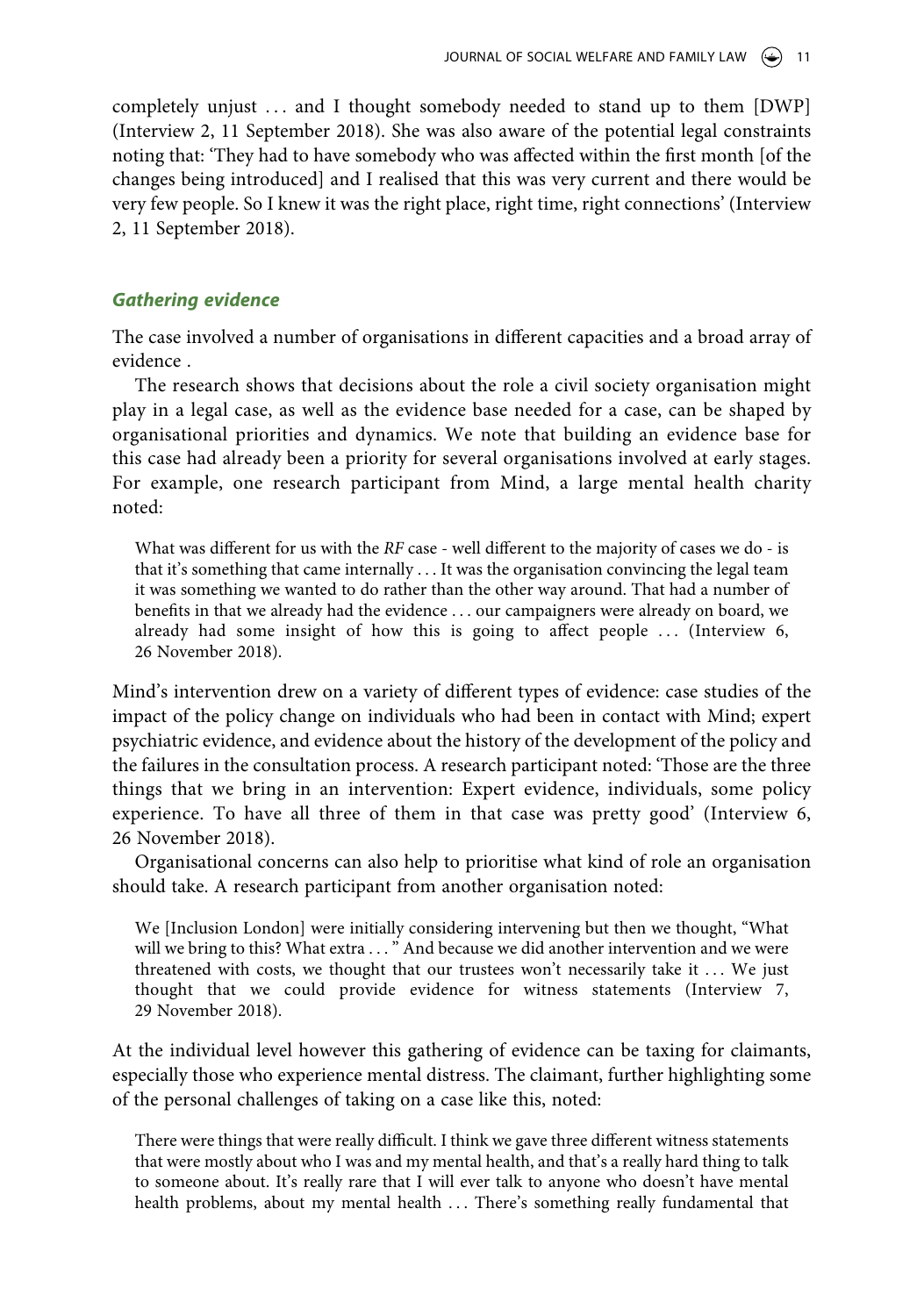## 12  $\left(\frac{1}{2}\right)$  L. VANHALA AND J. KINGHAN

people without mental health problems just don't get . . . The way law works and the way legal processes work, it was often very pressurised. Giving a statement in quite a pressurised way about something really intimate, and difficult (Interview 8, 27 November 2018).

Meanwhile the EHRC had been working on the issue of welfare reform as a strategic priority across the organisation from a policy, research and legal perspective. The legal team had pursued a number of interventions on cases concerning a number of welfare issues including the so called 'bedroom tax' and 'benefit cap'. In this case, there was a consensus that the EHRC's intervention played an important role in persuading the Court:

I think [the EHRC intervention] brought two things. One is there's a certain gravity to the EHRC intervening when your case is about discrimination. That's their role and if they get involved it shows there's a serious issue here . . . And then I think their submissions were very focused on the UN convention and that was influential with the judge . . . (Interview 5, 16 November 2018).

# *The hearing and the judgment*

Representatives from DPAC, a women-focused DDPO called Winvisible and Inclusion London attended the court and held a vigil outside (Interview 3, 1 November 2018). The importance of a claimant-led approach before, during and after the litigation is highlighted by this research:

While I was doing the case people were like, "Oh, it's such a good thing you're doing." It made me feel good. And, you know, having them show up in court was really great . . . it was just great knowing that people cared and that people wanted to support it because it's quite a lonely thing to do really, and it's quite a scary thing to do (Interview 8, 27 November 2018).

But the claimant also pointed out that support is crucial throughout the process as well as again the need to 'de-legalise' that support at different stages:

I would definitely urge anyone doing similar to get as much support as they can. A good legal team is not really enough, it wouldn't have been enough for me. Lawyers do their lawyering. I needed people who could sit through the tangled web of fear and confusion and doubt I often had. And make me cups of tea (Personal communication with research participant, 29 November 2018).

The successful outcome and the strong judgment that underpinned it was positively received by all those involved in the case who were against the legislative changes. For example, the claimant when asked about the outcome of the case responded: 'It was just amazing! We won on all grounds! I was really surprised and really happy . . . ' (Interview 8, 27 November 2018).

# *The 'legacy phase'*

It is often difficult to define an endpoint to a strategic litigation process. In addition to conclusion of the costs stage of the litigation, further substantive work is often required to ensure compliance with the overall strategic objective of the case or to ensure the implementation of the judgment. This can include additional litigation, work with government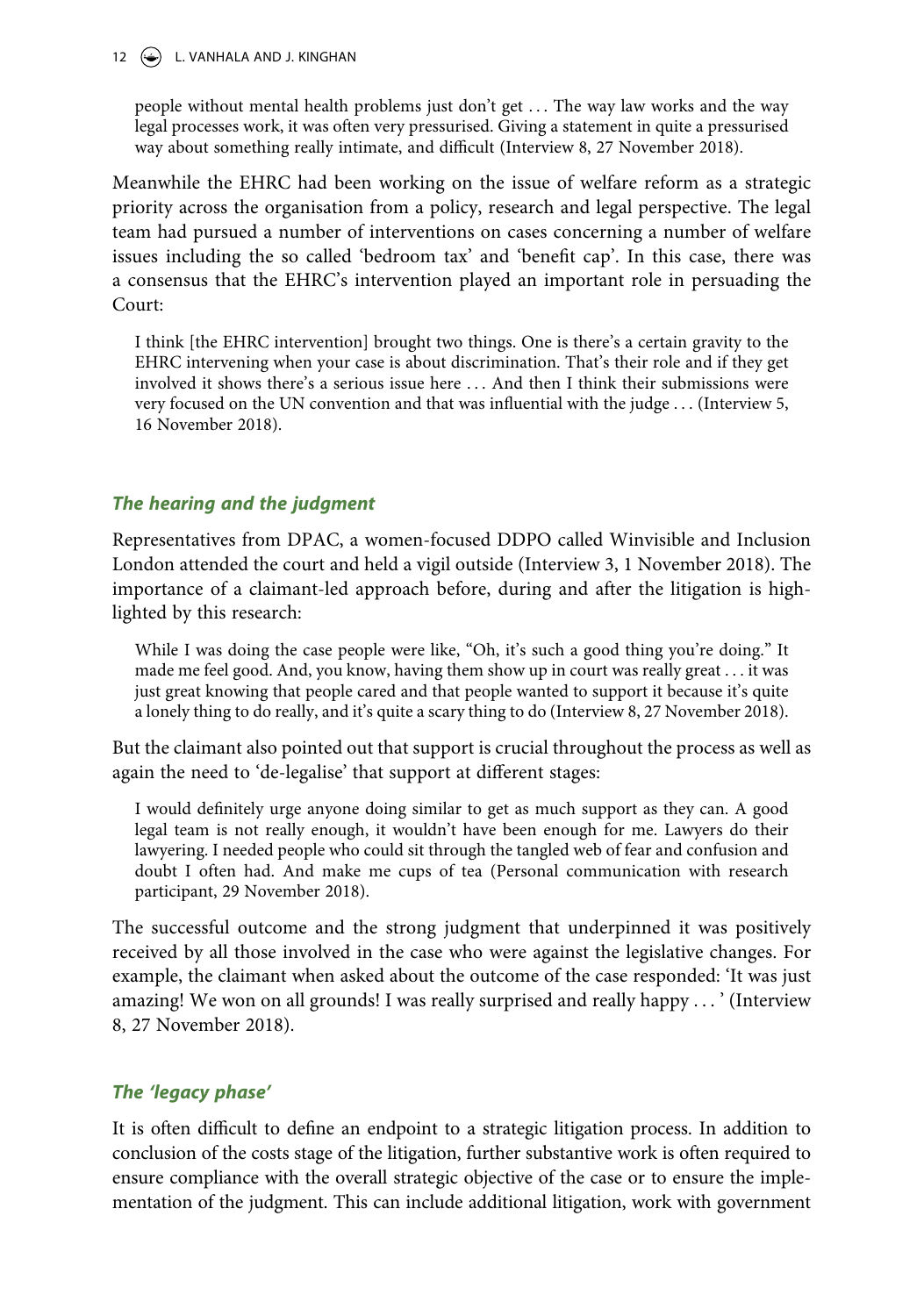and other stakeholders to develop lawful policy, guidance or systems, training and/or communications work. Here we present our findings regarding the implementation work that was undertaken and how actors make decisions about what types of 'legacy' activities are necessary as a minimum in order to ensure that a court victory 'sticks'.

Having initially said they would pursue an appeal, in January 2018 the Secretary of State for Work and Pensions instead said they would 'take all steps necessary to implement the judgment in *MH* in the best interests of our claimants, working closely with disabled people and key stakeholders over the coming months' (House of Commons [2018](#page-19-20)). In other words, it was suggested that they would look to develop PIP in a nondiscriminatory way so that those with mental health problems could get support with mobility. The government announced that a total of 1.6 million of the main disability benefit claims will be reviewed, with around 220,000 people expected to receive more money (this number has been revised several times).

Organisations pursued a variety of different activities to encourage the government to make the relevant changes after the case. Having clear guidance for frontline workers making decisions about entitlements to benefits was an important factor in ensuring the implementation of the judgment. Justice Mostyn had expressly noted his surprise in the judgment that DWP decision makers had previously been given 'no explicit guidance' by the DWP for those who might be disqualified if the cause of inability to plan or follow a journey was psychological distress (House of Commons [2018:](#page-19-20) Paragraph 27).

<span id="page-13-0"></span>Several non-DDPO organisations were approached directly after the government's decision not to appeal to become involved in the developing the guidance during the implementation phase of the legal decision. The involvement of so many organisations presented challenges in terms of determining where responsibility for implementation lay and in keeping all key stakeholders informed and involved.

We were trying throughout all our comms and media stuff to talk about RF, to talk about PLP . . . Then as soon as [the government decides] not to appeal and they want to work with somebody to implement the judgment DWP then comes and wants to speak to us [Mind] about it rather than PLP. So then we're trying to make sure PLP is involved, and RF is involved and doesn't feel like she's won this judgment and then been excluded from the implementation (Interview 6, 26 November 2018).

The claimant's involvement in the case therefore did not end with the handing down of the court's judgment. In fact, several participants highlighted the importance of the claimant's involvement in the implementation phase:

We advised RF on [commenting on the draft regulations after the case], she had her own points but we had some extra ones to add. I have to say she was a really great client for a case like this, because she was so on it and engaged. Her comments and her feedback were always really useful and informative. You really felt like you had a client who really cared about the bigger issue (Interview 5, 16 November 2018).

The potential for litigation to empower individuals and connect them to collective actors in the space continues into the implementation phase. A priority for the claimant after the decision was that DWP engage with DDPOs directly: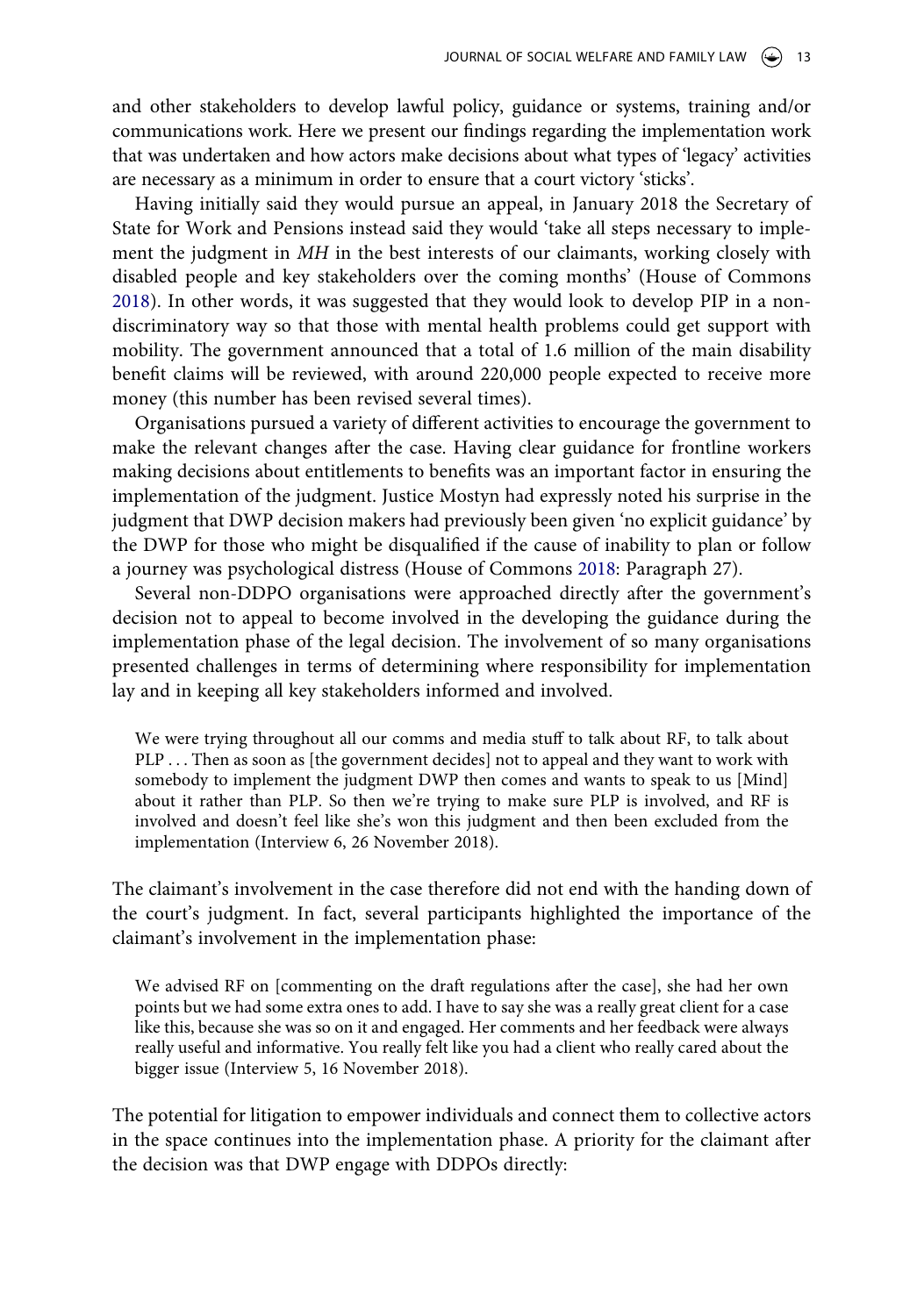## $14 \quad (*)$  L. VANHALA AND J. KINGHAN

I engaged with drafting the guidance. And [the claimant] and Martin [claimant's QC] fed into our comments on the guidance. And I specifically and repeatedly asked for the DWP to engage with DDPOs on it  $\ldots$  but they basically refused and I think that that's really regrettable (Interview 3, 1 November 2018).

One research participant from a DDPO also noted their concerns about engaging with DWP.

[The claimant] wanted DWP to engage with DDPOs. We always ask DWP to do that and they never do  $\ldots$  They have quite a cosy circle, they call them "stakeholders", like policy officers from big charities . . . In January there was this huge concern because what the DWP does is they say that they consulted with you, they cite you as their partner in designing a horrible policy, so we didn't want that . . . We said, "Instead we will write a statement about what the new regulations should look like, what should happen and we will publish it." (Interview 7, 29 November 2018).

## **Discussion**

<span id="page-14-1"></span>As socio-legal literature has documented, accessing justice is not a straightforward process and can be especially challenging for those who experience mental ill-health (Pleasence and Balmer [2007](#page-19-21), [2009](#page-20-10)). Both claimants wrestled with the decision about whether to pursue the legal challenge or not. Research participants identified a number of different reasons for not pursuing a legal case; many of which have been previously explored in existing literature on legal mobilisation but some of which are specific to the nature of the intersection of accessing justice and mental distress.

<span id="page-14-0"></span>First, a major barrier many people face in choosing whether to pursue litigation in the UK is the potential cost risk and that played an important role here. The cuts to legal aid implemented by the Legal Aid, Sentencing and Punishment of Offenders Act 2012 have adversely impacted those with mental ill health issues. One study shows that almost half of all legal problems removed from scope for legal aid were experienced by those with mental ill health (Balmer and Pleasence [2018\)](#page-18-17). While this matter was 'in scope' for legal aid funding SM, one of the original claimants, was nonetheless deemed ineligible. Ultimately, SM felt she had no option but to withdraw from the litigation; an important factor in this decision was that the financial risk was too significant. While RF was deemed eligible for legal aid the challenges presented by the intensive application process are made clear. She said:

The other thing that's horrible, really horrible is applying for legal aid. That's really horrible. You have to give a stranger your bank statements for the past three months and explain anything they don't understand . . . There's no one else who I would ever give my bank statement to. It's just a horrible thing to have to do. And particularly because you have to do it right at the start. You know at the start you're dealing with people you don't know (Interview 8, 27 November 2018).

A second challenge several participants identified was awareness of the potential for a protracted or unsuccessful result in the end; that 'even if you win this battle you may lose the war'. For example, one claimant said "One of my friends was putting me off on the case. He was like, 'Even if you win, if you win on every point, they [DWP] will still find a way of not meeting that [need]. They'll just change the descriptor again in a different way' (Interview 2, 11 September 2018). One of the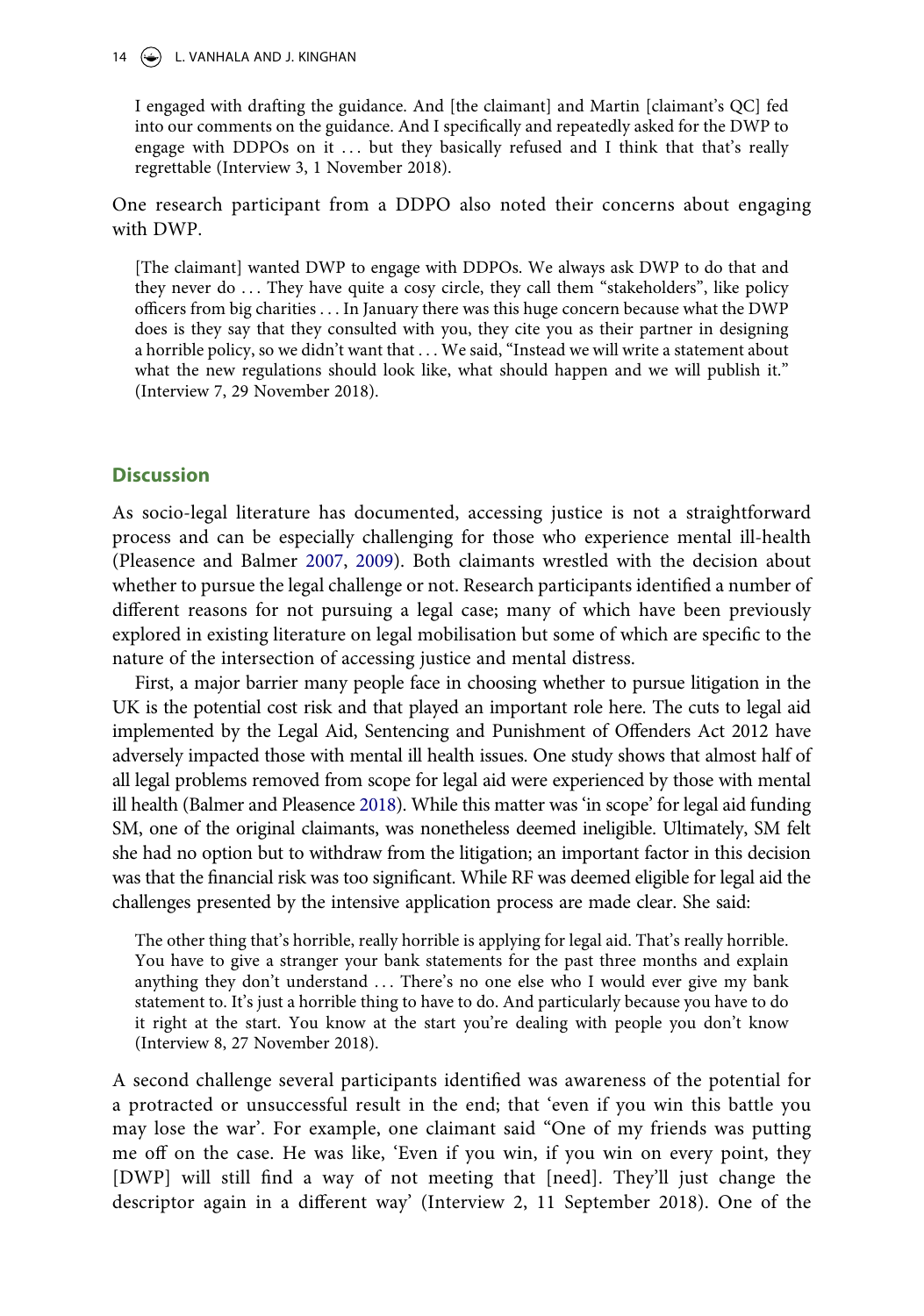lawyers in the case also included this, along with long time-scales, as a key reason why litigation is challenging for individuals: 'The first conversation [I had with potential litigants addressed the fact] that litigation is stressful and that it is difficult, and that it would take a long time ... and that there were no guarantees of the outcome' (Interview 3, 1 November 2018). One claimant talked about how the lawyer managed her expectations regarding the outcome:

Sara [at PLP] was always pretty clear from the start that it's hard to win a judicial review. And even if you win, it might not be a 'good win'. For example, if we'd won on failure to consult then they could go away and consult properly and do exactly the same thing. And she really drummed that into me all the way along. So I never really expected to win. And I suppose, at that point, I did have to think "Well, why am I doing this? This is a really big thing to do when I might not win, and if I do win, it might not mean anything anyway" (Interview 8, 27 November 2018).

The literature on 'naming, blaming and claiming' traditionally refers to the role of family, friends, colleagues, employers and organisations as 'agents of transformation' in raising legal consciousness and facilitating action. In this case however, despite the wider reliance on legal processes, the role of the transformation of disputes serves to 'de-legalise' that very process (Felstiner *et al*. [1980](#page-19-2)). This broadens the concept of 'agent of transformation' as conventionally understood in the socio-legal literature which focuses on the transformation towards legal or rights consciousness and activation rather than away from it.

A third reason identified by research participants was the enormous burden of taking on a public authority in a David and Goliath-type adversarial process which carries the risk of compounding the original harm. This again demonstrates the alienating power of systems that further oppress rather than empower individuals with mental ill-health conditions. One participant noted: 'I think it's actually quite traumatic for people. Obviously, I think they worry that they're going to be victimised by DWP if they fight back'. (Interview 8, 27 November 2018). Another research participant said: '[Litigation] compounds the wrong because the defendant's behaviour throughout litigation is usually pretty awful, and fairly sneaky at times' (Interview 3, 1 November 2018). One of the claimants also mentioned this dynamic: 'There are big decisions to make and I'm the only person who could make them ... the difficult thing to get your head around really is I'm taking a government minister to court, like that's really big, but it also sort of isn't? I did most of it from my sofa' (Interview 8, 27 November 2018). The court process at different levels has the potential to repeatedly reinforce a medical rather than social model of disability, further exacerbating this systemic disempowerment. As RF comments, 'To get benefits I have to use the medical model. I have to define myself in terms of my deficit and my vulnerability'. RF explains how this risks 'identity confusion' because it is so at odds with her own self-understanding of her condition stressing that 'this is a thing I struggled with all the time during the case' (Email correspondence with claimant, 26 February 2020).

A fourth reason identified by research participants for not taking a case is that it can be an incredibly emotionally and mentally draining process. The claimants both observed this at several points over the course of the litigation process. For example, one noted: 'When I decided to take on the case, I knew that there were certain aspects of my mental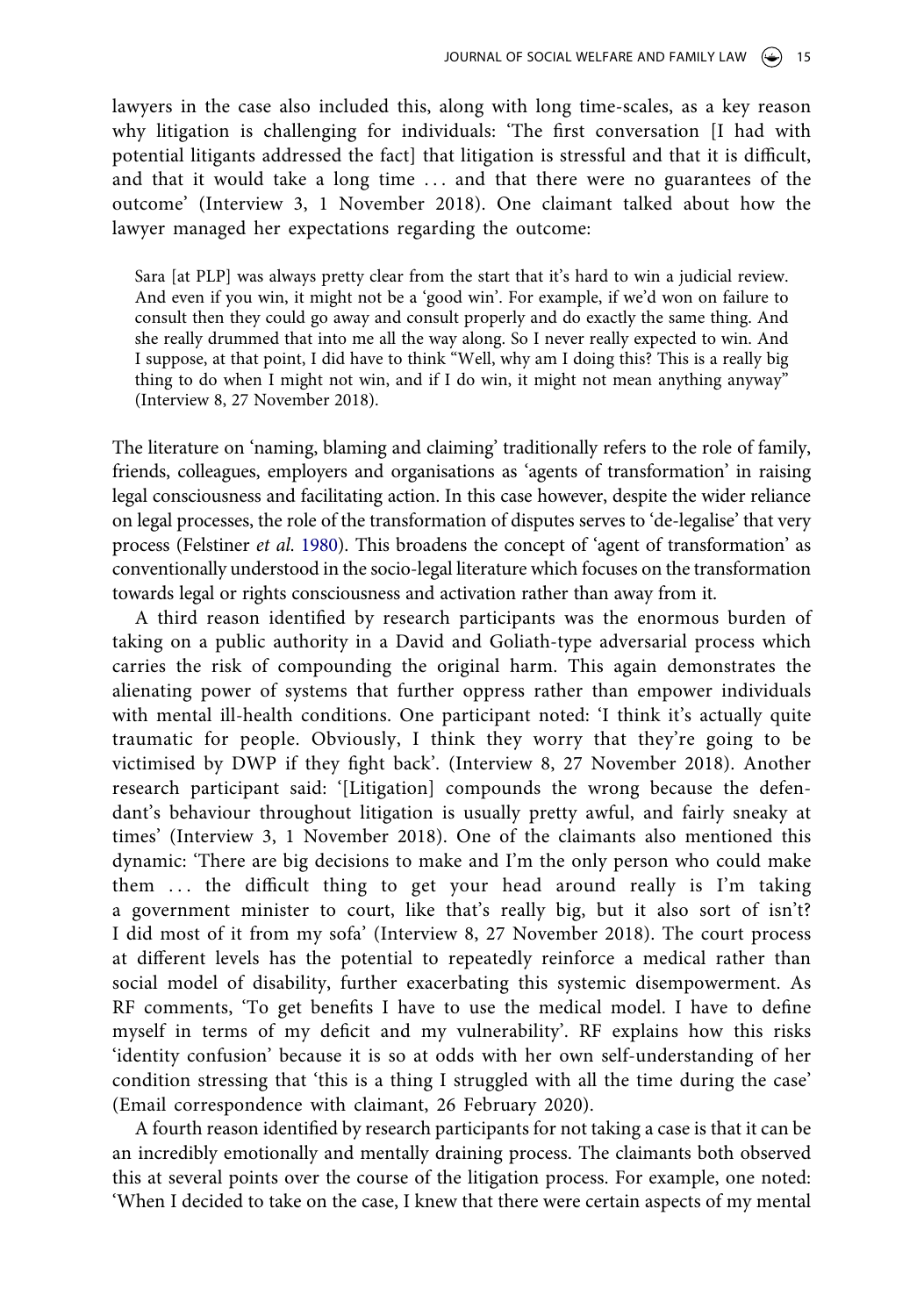$16 \quad (*)$  L. VANHALA AND J. KINGHAN

health that would probably be impacted by it. And that felt like a fair exchange. That's a choice I made. But sometimes the way it was impacting was not expected' (Interview 8, 27 November 2018). The other said:

You've got absolutely no idea of the pressure it takes in this case, so other people who this [result] is going to affect have no idea and very little gratitude of what [we] and what other claimants in other similar situations would go through, what that sacrifice was (Interview 2, 11 September 2018).

The additional burden that litigation posed for those with mental health conditions is widely stressed by participants in the research. Here, the subjective experience of those living with mental distress again highlights the challenge of trying to embed a social model of disability within the legal process. For example, one claimant noted:

I think law is not a very mad-friendly thing. There are deadlines, everything happens around a deadline in a very high-pressured way. And that can be quite difficult. I don't think that's something that lawyers can change, I think that's just the way that law works (Interview 8, 27 November 2018).

A lawyer involved in the case also stresses how difficult it can be to pursue litigation when the very assessment processes being challenged are already so taxing for potential claimants.

My view of having done a lot of litigation is that it is such an embittering process for individuals . . . I think that people should be reluctant to litigate . . . And I can understand why, when they are very little or no other options, why litigation is the answer. But I definitely don't underestimate how emotionally draining it is, but also how much it drains your abilities to do anything else in your life (Interview 3, 1 November 2018).

It is clear that support for the claimant, that was led by them rather than imposed by others, was important in overcoming or mitigating some of these difficulties. The original claimants found in particular that their newly developed friendship with each other allowed them to navigate some of the challenges. One noted:

[The other original claimant] was very committed to the case . . . wasn't personally involved, but wanted to support me. I had good support from my friends, but sometimes . . . she was the person I wanted to talk to because she understood some of the legal stuff in a way that other people didn't (Interview 8, 27 November 2018).

These challenges are heightened in strategic public interest cases, where one or several individuals have to carry the burden of trying to address a wrong done to a much larger cohort of people. The litigation process is an unduly heavy one. One of the lawyers involved in the case noted:

I was very conscious of the fact that this is a public interest case that would impact on the people that I was speaking to [who had experienced problems with their PIP]. But who wants to take that hit as it were? Who wants to be the person to take that case and carry that burden? . . . One of my feelings about this case is why did it have to be RF [who took the case]? (Interview 3, 1 November 2018).

The question posed here ('why did it have to be RF?') is one that the claimant RF frequently reflects upon demonstrating that the barriers to taking a legal challenge as an individual in a public interest case are numerous and potentially long lasting: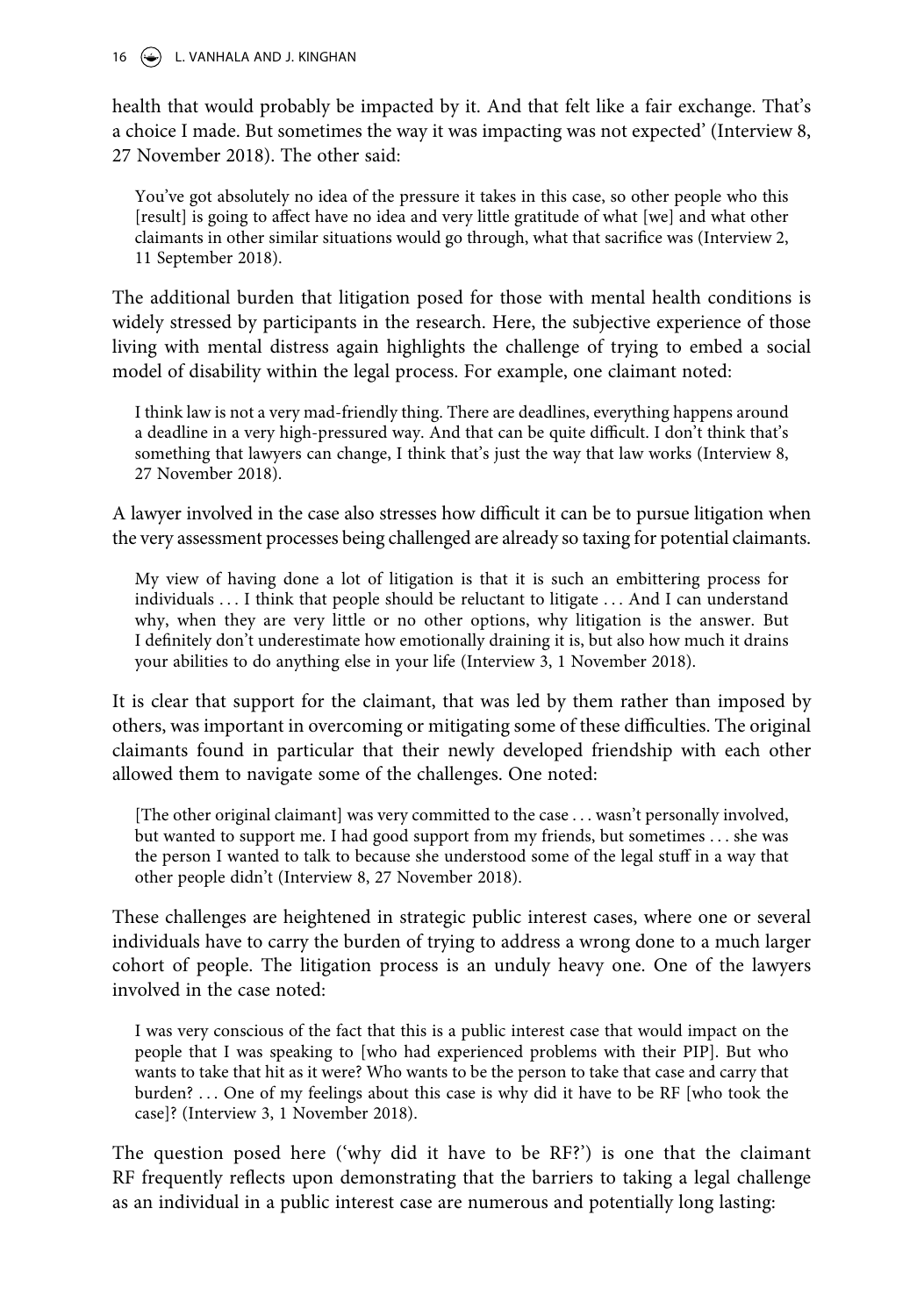I often think about [how] a couple of people said they would do it if no one else would. It just makes me wonder about why I was that someone else, why I didn't say the same thing. Not that I regret it at all, but it was hugely stressful with implications, some of which just don't ever go away (Email correspondence with claimant, 26 February 2020).

## **Conclusions**

This research shows both the empowering and repressive potential of the legal mobilisation process for mental health service users. To some extent the access to justice and legal mobilisation literature traditionally hold in common a tendency to view individuals with mental ill health conditions and welfare benefits users as vulnerable and generally disempowered by litigation processes. Likewise, the access to justice literature has tended to focus on the early stages of legal problem resolution for individuals experiencing mental ill-health rather than courtroom challenges. The politics of austerity in the UK has led to an increase in challenges to welfare reform measures in recent years and as such provides an important evidence base on the experience of multiple actors at different stages in the mobilisation of law.

We highlight two key contributions this research makes. First, this research suggests that our understanding of the legal mobilisation process as either empowering or oppressive is flawed: by taking a process approach we can better understand that both things are true at different stages. Second, a more holistic understanding of mental distress as interpreted through the social model of disability allows us to see the potentially empowering role of litigation in a more nuanced way. A future area of study that is ripe for research is the relationship between theories of legal consciousness and the social model of madness, distress and confusion. Both approaches take the processes of cognition and resulting behaviour as the units of analysis yet have not been brought together before.

## **Notes**

- <span id="page-17-0"></span>1. Another initial claimant in the case (SM) withdrew.
- <span id="page-17-1"></span>2. Article 14 ECHR when read in conjunction with Article 8 and / or Article 1 of the First Protocol.

## **Acknowledgment**

This research would not have been possible without the generosity, expertise and insights of the research participants, particularly RF and SM. We want to thank Ryan Brun and Friederike Hartz for excellent research assistance. We are grateful to the journal's editor and anonymous reviewers, Celeste Arrington, Jo Hickman, Sara Lomri, David Sampson and panel and audience members at the 2019 annual meeting of the *American Political Science Association* in Washington D.C. for helpful comments. We want to acknowledge funding from the Lankelly Chase Foundation and the Baring Foundation and support from Public Law Project which made this research possible. All views, errors or omissions are our own.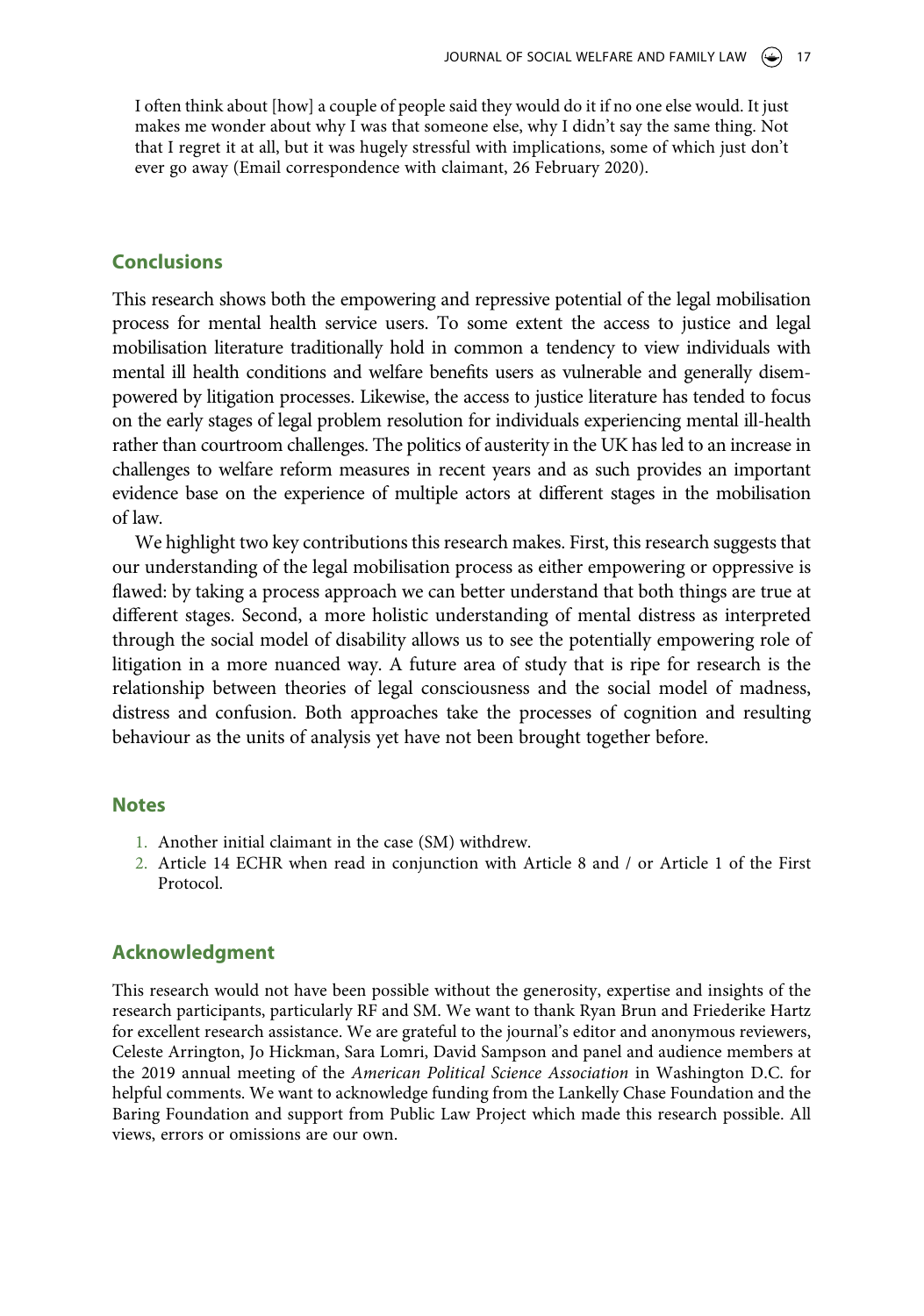## **Disclosure statement**

Some of this research was undertaken as part of an independent learning partnership with Public Law Project and Lankelly Chase.

## **Funding**

This work was supported by the Lankelly Chase Foundation [n/a].

# **References**

- <span id="page-18-0"></span>Albiston, C.R. and Sandefur, R.L., [2013](#page-1-1). Expanding the empirical study of access to justice. *Wisconsin Law Review*, 1, 101–120.
- <span id="page-18-6"></span>Arrington, C.L., [2014.](#page-4-0) Leprosy, legal mobilization, and the public sphere in Japan and South Korea. *Law & Society Review*, 48 (3), 563–593. doi:[10.1111/lasr.12092](https://doi.org/10.1111/lasr.12092).
- <span id="page-18-10"></span>Arrington, C.L., [2016](#page-4-1). *Accidental activists: victim movements and government accountability in Japan and South Korea*. Ithaca; London: Cornell University Press.
- <span id="page-18-17"></span>Balmer, N.J. and Pleasence, P., [2018](#page-14-0). *Mental health, legal problems and the impact of changes to the legal aid scheme: secondary Analysis of 2014–2015: legal problem resolution survey data*. London: Mind. Available from: [https://www.mind.org.uk/media/23586755/balmer-and-pleasence-lprs](https://www.mind.org.uk/media/23586755/balmer-and-pleasence-lprs-analysis-for-mind-110418.pdf)[analysis-for-mind-110418.pdf](https://www.mind.org.uk/media/23586755/balmer-and-pleasence-lprs-analysis-for-mind-110418.pdf) .
- <span id="page-18-8"></span>Barnes, J. and Burke, T.F., [2006.](#page-4-2) The diffusion of rights: from law on the books to organizational rights practices. *Law & Society Review*, 40 (3), 493–524. doi:[10.1111/j.1540-5893.2006.00271.x](https://doi.org/10.1111/j.1540-5893.2006.00271.x).
- <span id="page-18-5"></span>Barnes, J. and Burke, T.F., [2012.](#page-4-0) Making way: legal mobilization, organizational response, and wheelchair access. *Law & Society Review*, 46 (1), 167–198. doi:[10.1111/j.1540-5893.2012.00476.x](https://doi.org/10.1111/j.1540-5893.2012.00476.x).
- <span id="page-18-9"></span>Baudot, P.-Y., [2018](#page-4-3). Layering rights: the case of disability policies in France (2006–2016). *Social Policy and Society*, 17 (1), 117–131. doi:[10.1017/S1474746417000392.](https://doi.org/10.1017/S1474746417000392)
- <span id="page-18-15"></span>BBC News. [2017.](#page-7-0) 'Distrust' in PIP system, says review. Available from: [https://www.bbc.co.uk/](https://www.bbc.co.uk/news/uk-39447200) [news/uk-39447200](https://www.bbc.co.uk/news/uk-39447200) [Accessed 3 December 2018].
- <span id="page-18-4"></span>Bumiller, K., [1988](#page-2-0). *The civil rights society: the social construction of victims*. Baltimore: Johns Hopkins University Press.
- <span id="page-18-16"></span>Butler, P. ([2016](#page-8-0)) UN panel criticises UK failure to uphold disabled people's rights. Available from: [https://www.theguardian.com/society/2017/aug/31/un-panel-criticises-uk-failure-to-uphold](https://www.theguardian.com/society/2017/aug/31/un-panel-criticises-uk-failure-to-uphold-disabled-peoples-rights)[disabled-peoples-rights](https://www.theguardian.com/society/2017/aug/31/un-panel-criticises-uk-failure-to-uphold-disabled-peoples-rights) [Accessed 14 January 2020].
- <span id="page-18-13"></span>Chen, A.K. and Cummings, S., [2012.](#page-6-0) *Public interest lawyering: a contemporary perspective*. New York: Aspen Publishing.
- <span id="page-18-2"></span>Chua, L.J. and Engel, D.M., [2019.](#page-2-1) Legal consciousness reconsidered. *Annual Review of Law and Social Science*, 15, 335–353. doi:[10.1146/annurev-lawsocsci-101518-042717](https://doi.org/10.1146/annurev-lawsocsci-101518-042717)
- <span id="page-18-3"></span>Cowan, D., [2004.](#page-2-2) Legal consciousness: some observations. *Modern Law Review*, 67, 928–958. doi:[10.1111/j.1468-2230.2004.00518.x](https://doi.org/10.1111/j.1468-2230.2004.00518.x)
- <span id="page-18-11"></span>Cresswell, M. and Spandler, H., [2016.](#page-5-0) Solidarities and tensions in mental health politics: mad studies and psychopolitics. *Critical and Radical Social Work*, 4 (3), 357–373. doi:[10.1332/](https://doi.org/10.1332/204986016X14739257401605) [204986016X14739257401605](https://doi.org/10.1332/204986016X14739257401605).
- <span id="page-18-14"></span>Department of Work and Pensions. [2010](#page-7-1). Consultation on disability living allowance reform (Cmd 7984).
- <span id="page-18-7"></span>Dorfman, D., [2017.](#page-4-4) Re-claiming disability: identity, procedural justice, and the disability determination process. *Law & Social Inquiry*, 42 (1), 195–231. doi:[10.1111/lsi.12176.](https://doi.org/10.1111/lsi.12176)
- <span id="page-18-12"></span>Dudley, M., Silove, D., and Gale, F., [2012.](#page-5-1) Mental health, human rights, and their relationship: an introduction. *In*: M. Dudley, D. Silove, and F. Gale, eds. *Mental health and human rights, vision, praxis, and courage*. Oxford: Oxford University Press, 1–50.
- <span id="page-18-1"></span>Engel, D.M. and Munger, F.W., [2003](#page-2-3). *Rights of inclusion: law and identity in the life stories of Americans with disabilities*. Chicago: University of Chicago Press.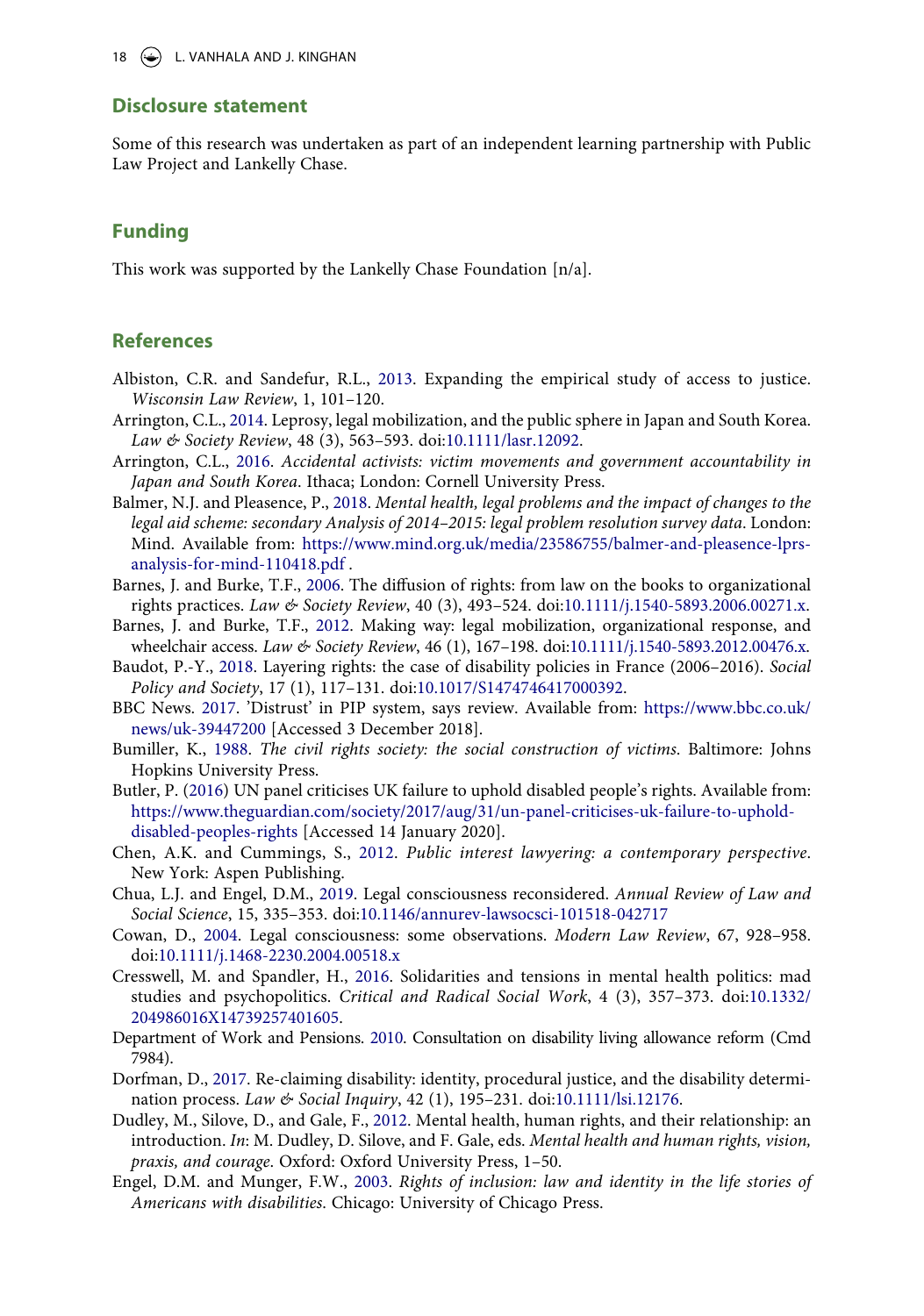- <span id="page-19-0"></span>Epp, C.R., [1998.](#page-1-2) *The rights revolution: lawyers, activists, and supreme courts in comparative perspective*. Chicago: University of Chicago Press.
- <span id="page-19-2"></span>Felstiner, W.L.F., Abel, R.L., and Sarat, A., [1980.](#page-2-4) The emergence and transformation of disputes: naming, blaming, claiming. *Law & Society Review*, 15 (3/4), 631–665. doi:[10.2307/3053505.](https://doi.org/10.2307/3053505)
- <span id="page-19-13"></span>Foucault, M., [2003.](#page-5-2) *Madness and civilization*. London: Routledge.
- <span id="page-19-16"></span>Galanter, M., [1974.](#page-6-1) Why the haves come out ahead: speculations on the limits of legal change. *Law & Society Review*, 9 (1), 95–160. doi:[10.2307/3053023.](https://doi.org/10.2307/3053023)
- <span id="page-19-7"></span>Heyer, K., [2015a](#page-4-0). Law and disability. *In*: A. Sarat and P. Ewick, eds. *The handbook of law and society*. Chichester, West Sussex, UK; Malden, MA: Wiley-Blackwell, 322–336.
- <span id="page-19-10"></span>Heyer, K., [2015b](#page-4-3). *Rights enabled: the disability revolution, from the US, to Germany and Japan, to the United Nations*. Ann Arbor: University of Michigan Press.
- <span id="page-19-5"></span>Heyer, K. and Mor, S., [2019](#page-3-0). Special issue guest editors' introduction: disability legal studies. *Law & Society Review*, 53 (4), 948–949. doi:[10.1111/lasr.12452.](https://doi.org/10.1111/lasr.12452)
- <span id="page-19-20"></span>House of Commons. [2018](#page-13-0). Welfare: the secretary of state for work and pensions. House of commons hansard: 634. Available from: [https://hansard.parliament.uk/commons/2018-01-19/](https://hansard.parliament.uk/commons/2018-01-19/debates/18011939000006/Welfare) [debates/18011939000006/Welfare](https://hansard.parliament.uk/commons/2018-01-19/debates/18011939000006/Welfare) [Accessed 7 December 2018].
- <span id="page-19-17"></span>Jacques, A., [2017.](#page-7-2) PIP: the disability benefit that almost killed my wife. *The Guardian*. Available from: [https://www.theguardian.com/commentisfree/2017/nov/10/pip-disability-benefit-almost](https://www.theguardian.com/commentisfree/2017/nov/10/pip-disability-benefit-almost-killed-my-wife-personal-independence-payment) [-killed-my-wife-personal-independence-payment](https://www.theguardian.com/commentisfree/2017/nov/10/pip-disability-benefit-almost-killed-my-wife-personal-independence-payment) [Accessed 1 December 2018].
- <span id="page-19-18"></span>Joseph Rowntree Foundation. [2018](#page-8-0). *UK poverty 2018: a comprehensive analysis of poverty trends and figures*. London: Joseph Rowntree Foundation. Available from: [https://www.jrf.org.uk/](https://www.jrf.org.uk/report/uk-poverty-2018) [report/uk-poverty-2018](https://www.jrf.org.uk/report/uk-poverty-2018) [Accessed 19 December 2018].
- <span id="page-19-9"></span>Kelemen, R.D. and Vanhala, L., [2010.](#page-4-3) The shift to the rights model of disability in the EU and Canada. *Regional & Federal Studies*, 20 (1), 1–18. doi:[10.1080/13597560903174766](https://doi.org/10.1080/13597560903174766).
- <span id="page-19-4"></span>Kennedy, S., [2018.](#page-3-1) *Commons briefing papers CBP-7911: changes to the personal independence payment eligibility criteria*. London: House of Commons Library. Available at: [https://research](https://researchbriefings.parliament.uk/ResearchBriefing/Summary/CBP-7911) [briefings.parliament.uk/ResearchBriefing/Summary/CBP-7911](https://researchbriefings.parliament.uk/ResearchBriefing/Summary/CBP-7911) [Accessed 30 November 2018].
- <span id="page-19-3"></span>Kissane, R.J., [2012](#page-2-0). Poor women's moral economies of nonprofit social service use: conspicuous constraint and empowerment in the hollow state. *Sociological Perspectives*, 55 (1), 189–211. doi:[10.1525/sop.2012.55.1.189.](https://doi.org/10.1525/sop.2012.55.1.189)
- <span id="page-19-8"></span>Lawson, A., [2006](#page-4-5). The United Nations convention on the rights of persons with disabilities: new era or false dawn. *Syracuse Journal of International Law and Commerce*, 34 (2), 563–619.
- <span id="page-19-12"></span>Lejeune, A., [2017.](#page-4-1) Legal mobilization within the bureaucracy: disability rights and the implementation of antidiscrimination law in Sweden. *Law & Policy*, 39 (3), 237–258. doi:[10.1111/lapo.12077](https://doi.org/10.1111/lapo.12077).
- <span id="page-19-11"></span>Lejeune, A. and Ringelheim, J., [2019.](#page-4-3) Workers with disabilities between legal changes and persisting exclusion: how contradictory rights shape legal mobilization. *Law & Society Review*, 53 (4), 983–1015. doi:[10.1111/lasr.12439](https://doi.org/10.1111/lasr.12439).
- <span id="page-19-6"></span>McCann, M., [2006.](#page-3-2) Law and social movements: contemporary perspectives. *Annual Review of Law and Social Science*, 2 (1), 17–38. doi:[10.1146/annurev.lawsocsci.2.081805.105917](https://doi.org/10.1146/annurev.lawsocsci.2.081805.105917).
- <span id="page-19-1"></span>McCann, M.W., [1994](#page-1-3). *Rights at work: pay equity reform and the politics of legal mobilization*. Chicago: University of Chicago Press.
- <span id="page-19-15"></span>Minkowitz, T., [2007.](#page-6-2) The United Nations convention on the rights of persons with disabilities and the right to be free from nonconsensual psychiatric interventions. *Syracuse Journal of International Law and Commerce*, 34, 405–428.
- <span id="page-19-19"></span>Office of the High Commissioner on Human Rights. [2018](#page-8-1). Report on visit to the United Kingdom, by Professor Philip Alston, United Nations special rapporteur on extreme poverty and human rights. New York: Human Rights Council. Available from: [https://undocs.org/A/HRC/41/39/](https://undocs.org/A/HRC/41/39/Add.1) [Add.1](https://undocs.org/A/HRC/41/39/Add.1) [Accessed 7 January 2019].
- <span id="page-19-14"></span>Perlin, M.L. and É, S., [2012](#page-6-3). Mental health law and human rights: evolution and contemporary challenges. *In*: M. Dudley, D. Silove, and F. Gale, eds. *Mental health and human rights, vision, praxis, and courage*. Oxford, [England]: Oxford University Press, 80–94.
- <span id="page-19-21"></span>Pleasence, P. and Balmer, N.J., [2007.](#page-14-1) Mental health and the experience of housing rights problems. *People, Place and Policy*, 2 (1), 4–16.